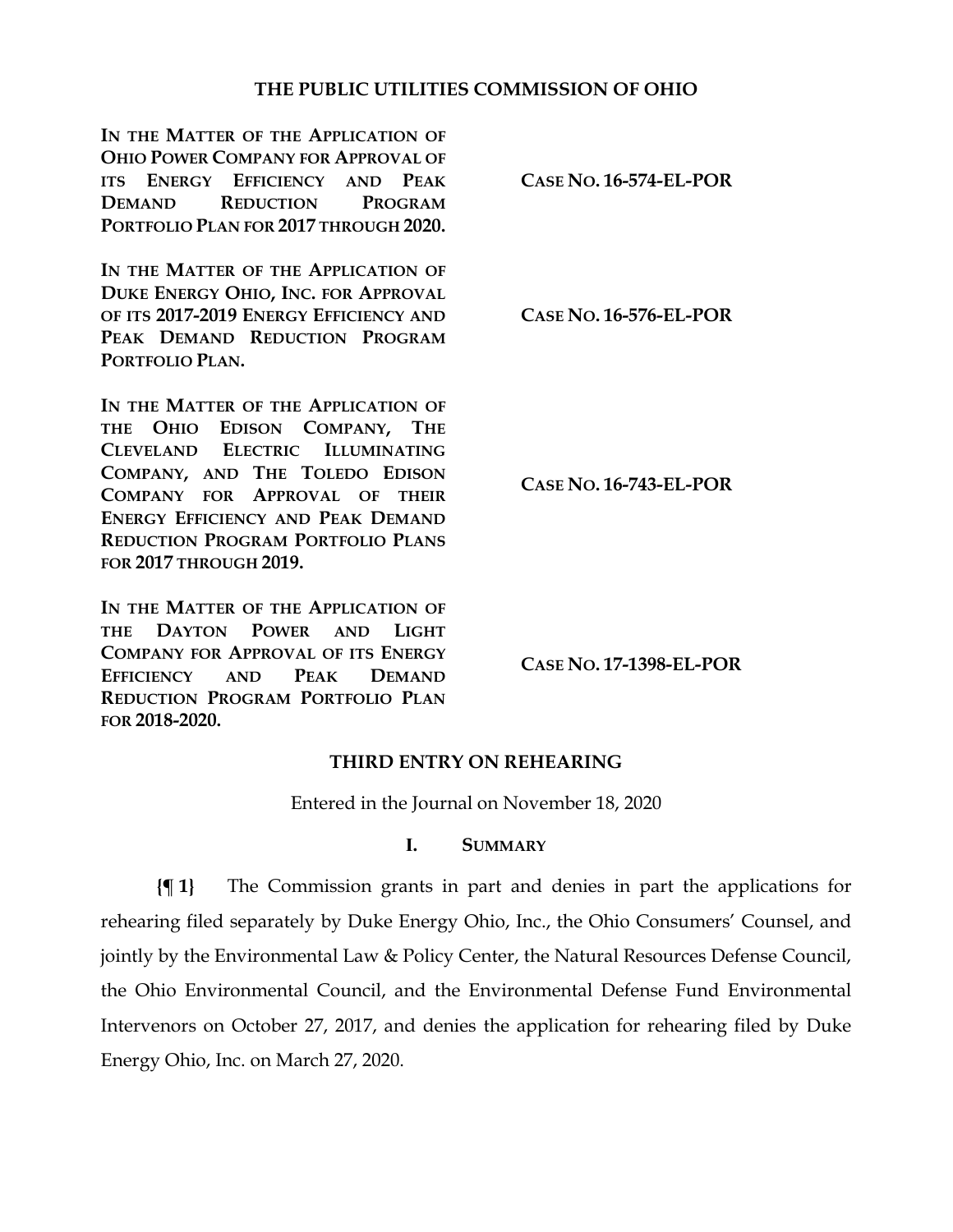#### **II. DISCUSSION**

#### *A. Applicable Law*

**{¶ 2}** Ohio Power Company, d/b/a AEP Ohio (AEP Ohio), Duke Energy Ohio, Inc. (Duke), The Dayton Power and Light Company (DP&L), Ohio Edison Company, The Cleveland Electric Illuminating Company, and The Toledo Edison Company (collectively, FirstEnergy) are electric distribution utilities (EDUs) as defined in R.C. 4928.01(A)(6) and public utilities as defined in R.C. 4905.02 and, as such, are subject to the energy efficiency and peak demand reduction (EE/PDR) requirements under R.C. 4928.64 and 4928.66.

**{¶ 3}** Ohio Adm.Code Chapter 4901:1-39 provides rules for the Commission's review of each electric utility's EE/PDR program portfolio plan that consists of cost-effective programs to encourage innovation and market access for all customer classes, achieve the statutory benchmarks for peak-demand reduction, and meet or exceed the statutory benchmarks for energy efficiency.

**{¶ 4}** R.C. 4903.10 states that any party to a Commission proceeding may apply for rehearing with respect to any matters determined by the Commission within 30 days of the entry of the order upon the Commission's journal.

## *B. Procedural History*

**{¶ 5}** On September 27, 2017, in Case No. 16-576-EL-POR, the Commission issued an Opinion and Order approving Duke's 2017-2019 Portfolio Plan, as modified by the Amended Stipulation (Stipulation) filed January 27, 2017, and subject to an annual cap (4 percent cost cap) on the Company's recovery from customers of EE/PDR program costs and shared savings *In re Duke Energy Ohio, Inc.,* Case No. 16-576-EL-POR, Opinion and Order (Sept. 27, 2017).

**{¶ 6}** On October 12, 2017, Duke filed a motion for a waiver to allow recovery of EE/PDR program costs incurred for 2017, pursuant to the Commission's directive that it may not exceed its EE/PDR program budget for 2017 without first obtaining a waiver.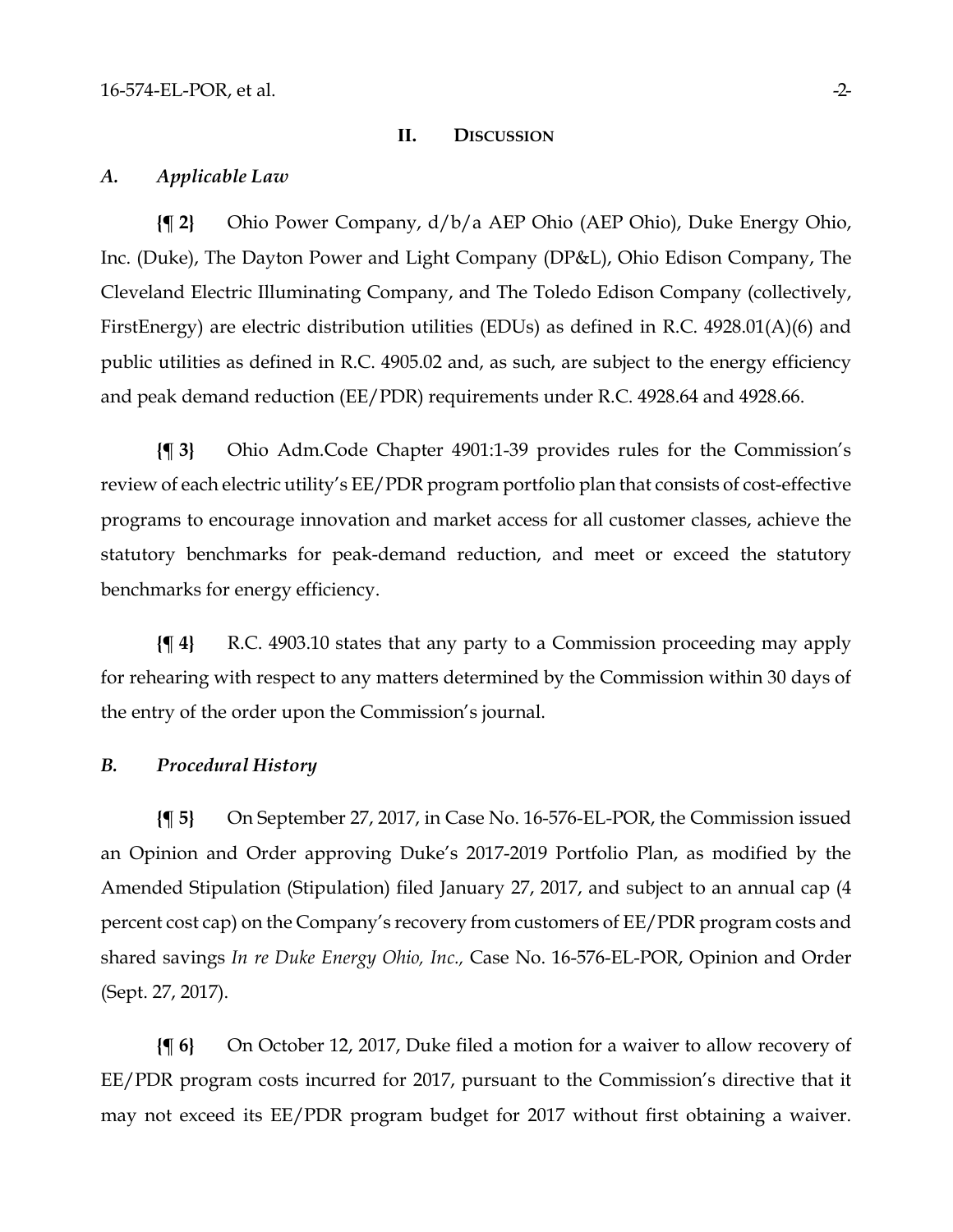September 27, 2017 Order at ¶ 47.

**{¶ 7}** On October 27, 2017, applications for rehearing of the September 27, 2017 Order were filed by Duke, OCC, and jointly by the Environmental Law & Policy Center, the Natural Resources Defense Council, the Ohio Environmental Council, and the Environmental Defense Fund (Environmental Intervenors, collectively). Memoranda contra were filed by Duke, OCC, IGS Energy, Inc., the Environmental Intervenors, and the Ohio Hospital Association (OHA) on November 6, 2017.

**{¶ 8}** On November 21, 2017, the Commission issued an Entry granting the applications for rehearing of the September 27, 2017 Order for the purpose of further consideration of the matters specified in the applications for rehearing and granting Duke's motion for a waiver of the 4 percent cost cap to allow recovery of \$56 million in EE/PDR program costs reasonably incurred for 2017, subject to a prudence review in the appropriate proceeding. The Commission granted the waiver to honor commitments made prior to the issuance of the September 27, 2017 Order, and Duke was directed to use its best efforts to minimize actual expenditures for 2017. As a condition of the waiver, Duke would not recover any shared savings for 2017, and the waiver did not extend to the 2018 or 2019 Portfolio Plan years. September 27, 2017 Order at ¶ 47; *In re Duke Energy Ohio, Inc.,* Case No. 16-576-EL-POR (*First EOR*), Opinion and Order (Sept. 27, 2017) at ¶ 6.

**{¶ 9}** On December 21, 2017, OCC filed an application for rehearing of the *First EOR* objecting to the waiver of the 4 percent cost cap for 2017. On January 10, 2018, the Commission denied OCC's application for rehearing of the *First EOR*.

**{¶ 10}** Am. Sub. House Bill 6 (H.B. 6), which became effective on October 22, 2019, terminates Ohio's annual energy efficiency savings requirements on December 31, 2020, and reduces the total cumulative savings requirement to a statewide collective benchmark of 17.5 percent.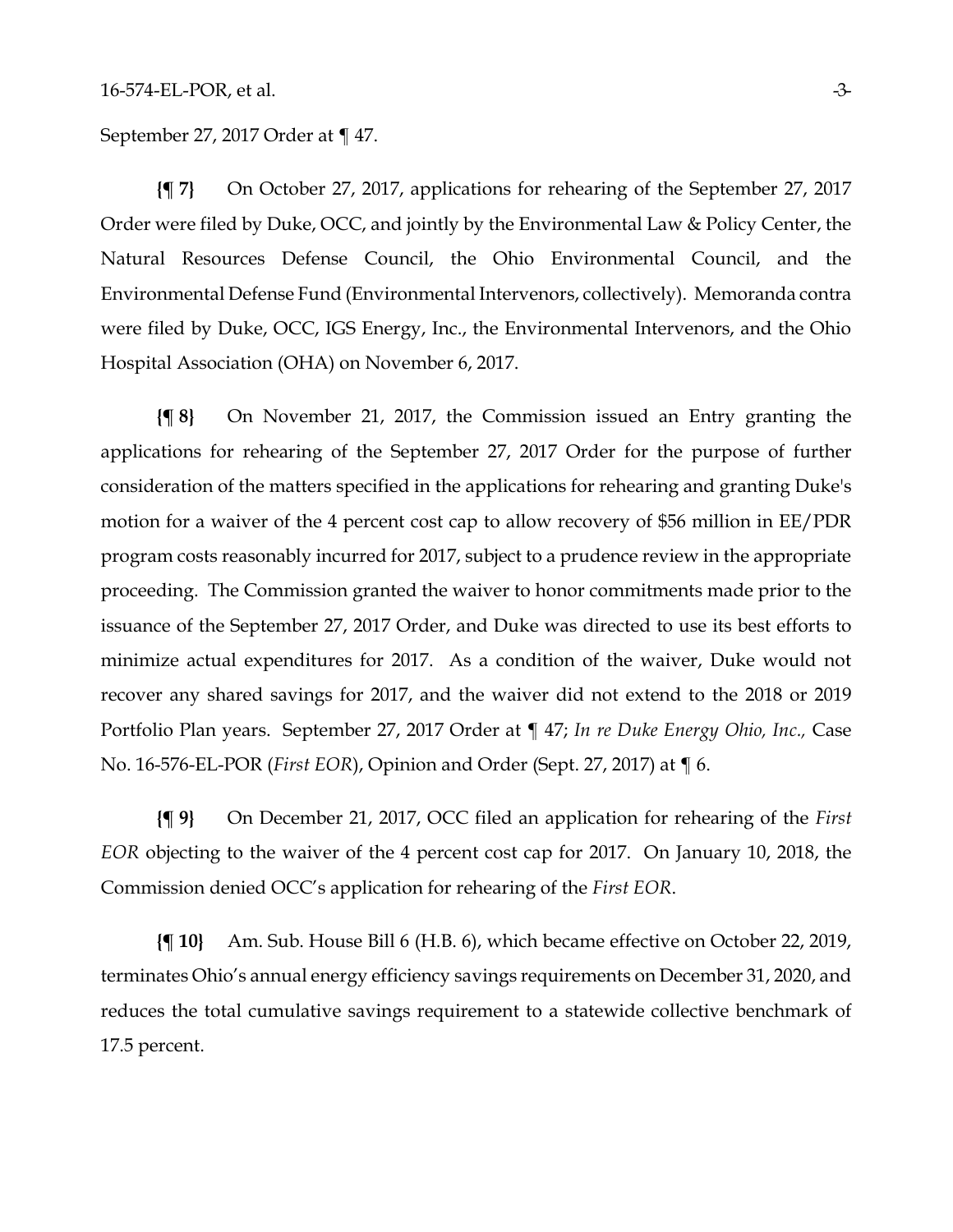**{¶ 11}** In response to H.B. 6, on February 26, 2020, the Commission ordered a winddown of the statutorily required energy efficiency programs to commence on September 30, 2020, and that those programs should terminate on December 31, 2020. Among other things, the Commission also granted Duke's request to extend its existing portfolio plan as approved in 16-743-EL-POR through December 31, 2020. *In re Ohio Power Co.*, Case No. 16- 574-EL-POR, et al., Opinion and Order (*Wind Down Order*) (Feb. 26, 2020).

**{¶ 12}** On March 27, 2020, Duke filed an application for rehearing of the *Wind Down Order*. On April 6, 2020, the Ohio Consumers' Counsel filed a memorandum contra Duke's application for rehearing.

**{¶ 13}** By Entry issued on April 22, 2020, the Commission granted the application for rehearing filed by Duke on March 27, 2020, for further consideration of the matters specified therein.

## *C. Duke's October 27, 2017 Application for rehearing*

**{¶ 14}** In its October 27, 2017 application for rehearing, Duke asserts that the September 27, 2017 Order is unreasonable and unlawful on three grounds: (1) the Order modified the Stipulation without any factual cause or basis to do so; (2) there is no basis in the record to support either the cap recommended by Staff or the cap as untimely ordered by the Commission; and (3) the application of a cap on energy efficiency and peak demand reduction is inefficient and causes additional costs to customers.

**{¶ 15}** In support of its first assignment of error, Duke argues that the Commission wrongly modified the Stipulation, signed by the majority of the parties to Case No. 16-576- EL-POR, by imposing a cap on program costs and shared savings incentives. Duke states that the cap, suggested by Staff, had no rational basis and was unsupported by the record in the proceeding, contrary to R.C. 4903.09. Duke states that it agreed to a cap on its eligibility to earn shared savings in the amount of \$8.0 million, after tax and conceded to limits on statutorily permissible shared savings. Duke argues that the Commission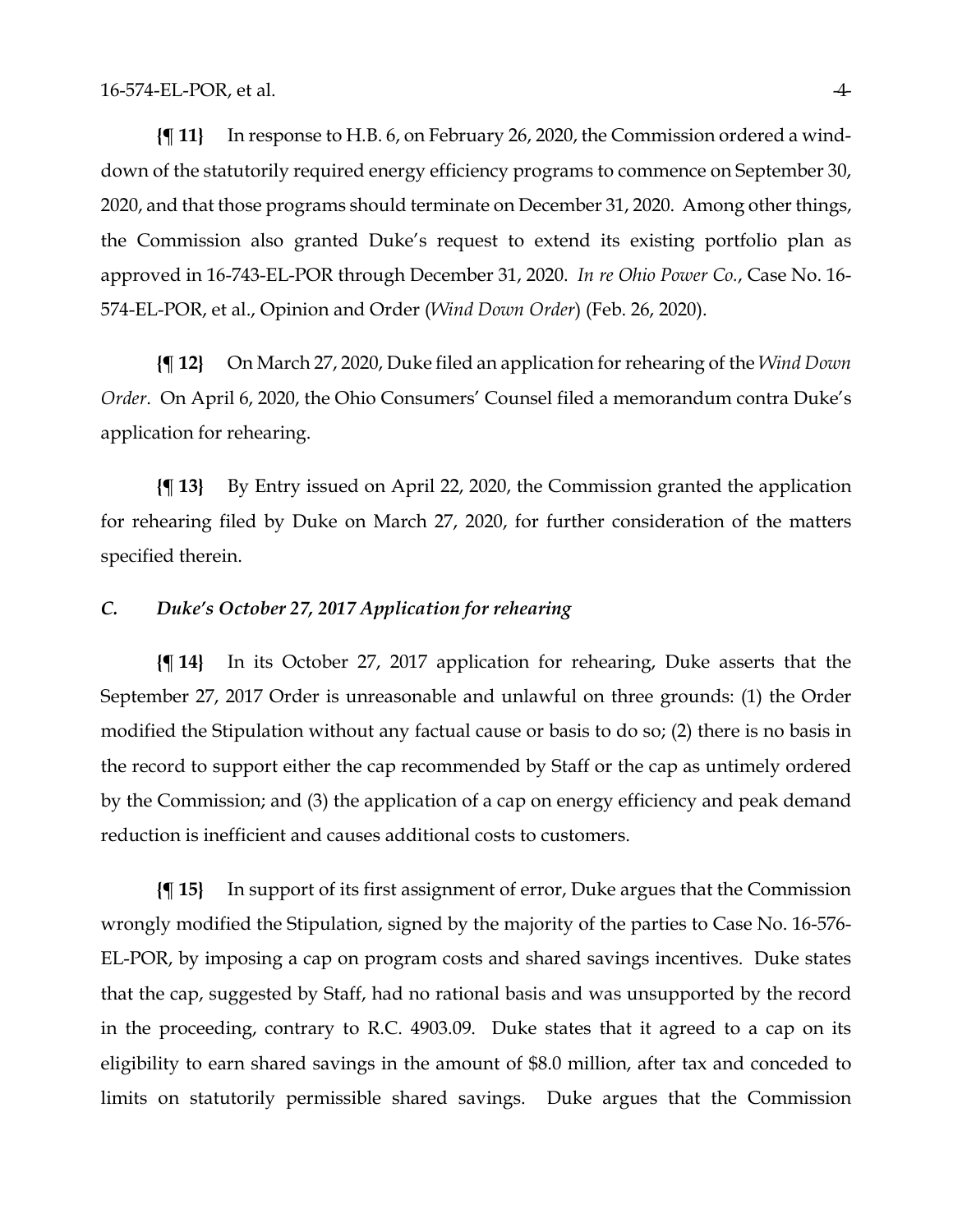recognized the merits of the Stipulation by applying the three-pronged test endorsed by the Ohio Supreme Court; notwithstanding, the Commission imposed a cap that Duke believes cannot be reconciled with the evidence in the proceeding. Thus, Duke argues that the Commission significantly altered the terms of the Stipulation that were reached after lengthy negotiations. As a result of the cap implementation, Duke avers that all of the other provisions agreed to in the Stipulation will also be impacted.

**{¶ 16}** In OCC's memorandum contra Duke's application for rehearing, OCC argues that the Commission lawfully and reasonably modified the Stipulation to give consumers protections that the Stipulation lacked; the Commission's 4 percent cost cap is an appropriate and reasonable way to limit utility charges to customers for EE/PDR program costs and utility profits; and Duke is not entitled to cherry-pick provisions from other EDU Commission proceedings and insist that they be applied to the Company. OCC argues that Duke's first assignment of error – that the Commission modified the Stipulation without cause to do so – fails because it is vague. OCC believes that Duke's attempt to argue this assignment of error simply restates the point of the 4 percent cost cap, which is to require Duke to reduce spending on EE/PDR under the approved-as-modified Stipulation. Additionally, OCC argues that Duke fails to identify the purported consequences the Company claims have occurred as a result of the Commission's September 27, 2017 Order. OCC believes that Duke's first assignment of error conveys a generalized pronouncement that Duke simply does not like the Commission's 4 percent cost cap and requests that the Commission reject this assignment of error.

**{¶ 17}** With respect to its second assignment of error, Duke believes that the imposition of the 4 percent cost cap creates a disincentive and is inefficient. Duke argues that Staff's recommended cap was based upon a fundamentally flawed premise in that Staff proposed to base the cap off Duke's 2015 operating revenues in conformity with what was required for other Ohio electric distribution utilities (EDUs). However, Duke states that this number varies significantly among the EDUs based upon the level of shopping that occurs in their respective territories. Duke concluded that the resulting recommended cap fails to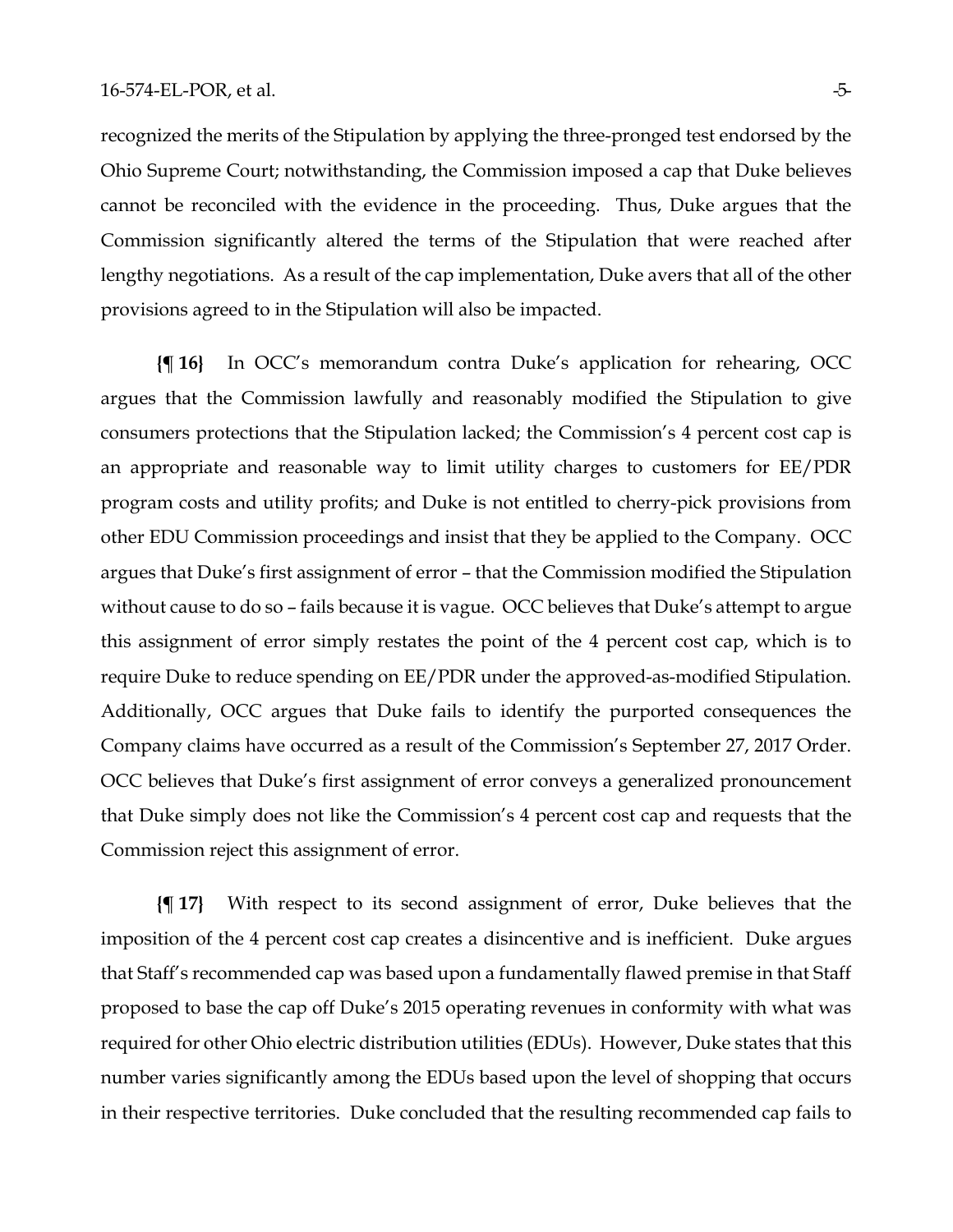provide an equitable starting point. Duke reiterates its initial hearing brief arguments for why any cap on energy efficiency spending is illogical. Lastly, Duke points out that, while the Commission's September 27, 2017 Order recognizes the value inherent in the terms of Stipulation, it neglects to support the Stipulation by imposing the 4 percent cost cap without any explanation.

**{¶ 18}** OCC believes that Duke's second assignment of error is nothing more than reasserted arguments that Duke made in its post-hearing briefs. Specifically, OCC believes that Duke mischaracterizes the purpose and effect of the cost cap when the Company argues that the 4 percent cost cap forces the Company to discontinue programs when it reaches a designated dollar cap so as not to exceed the limit, regardless of the success of the program. OCC believes that the purpose and effect of the 4 percent cost cap is consumer protection. OCC opines that Duke should never find itself in the position of exceeding the cap, given that the Company has been running EE/PDR programs for years, and as such, bears the responsibility of managing its budget to ensure that the Company does not overspend on programs. OCC points out that Duke would need to adhere to a program budget regardless of whether there is a cost cap. Furthermore, OCC argues that there is no basis for Duke to argue that the 4 percent cost cap will require the Company to pursue less cost-efficient programs and states that Staff Witness Patrick Donlon testified that the cost cap requires Duke to pick the most effective and efficient means of achieving its benchmarks and subsequently avoiding unnecessary charges to customers. In response to Duke's contention that the 4 percent cost cap undermines the Company's ability to earn shared savings, OCC states that the 4 percent cost cap is designed to reduce the amount that customers pay for EE, which includes program costs and shared savings. OCC believes that, if the 4 percent cost cap will result in an abrupt suspension of programs and customer's participation therein, then this abrupt suspension will be Duke's fault through mismanagement and not the Commission's. Lastly, OCC believes Duke's argument that Staff witness Patrick Donlon provided no transparency with respect to any rationale behind his proposed methodology is false and states that Mr. Donlon explained the rationale behind his methodology in his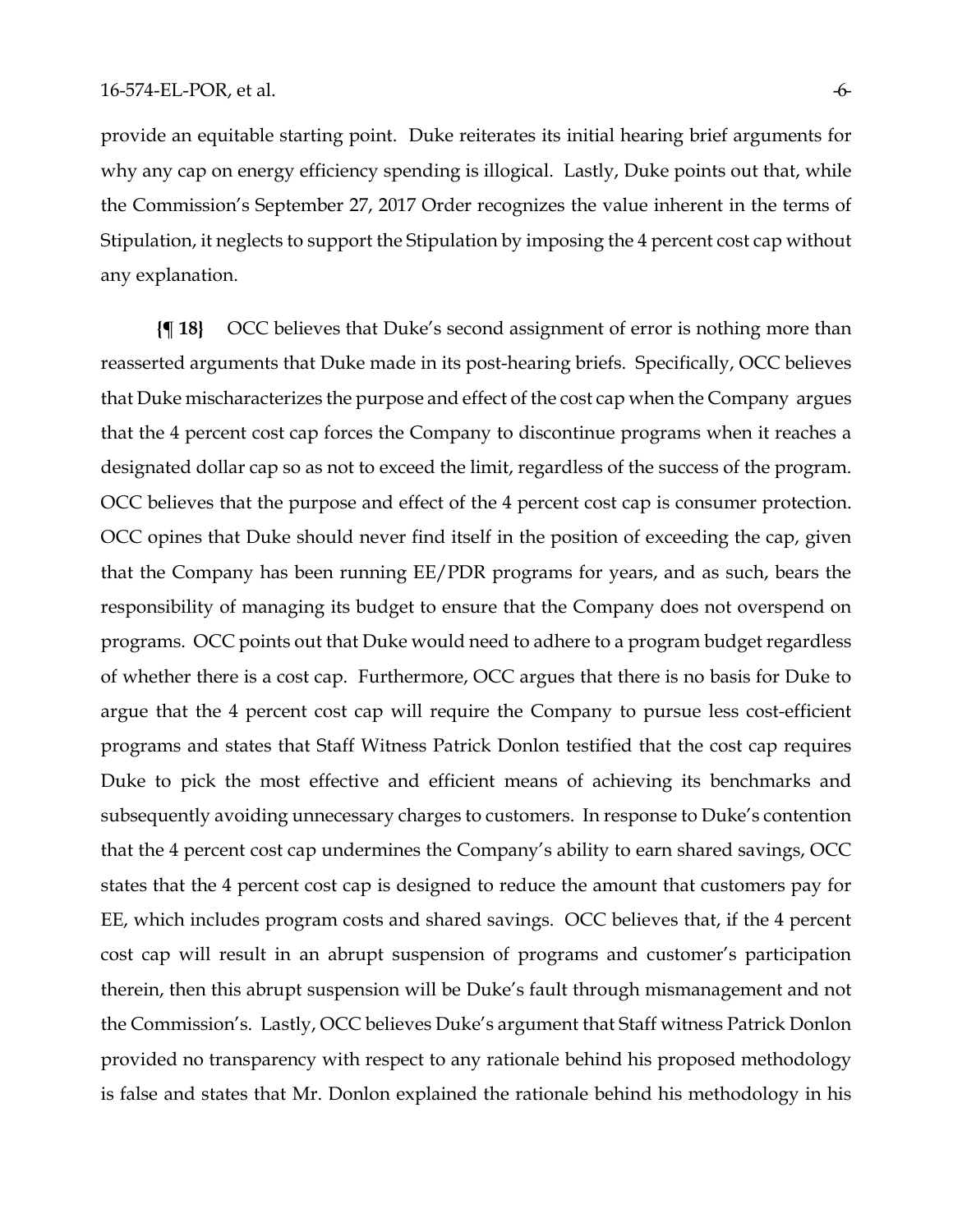testimony and at the evidentiary hearing during cross-examination. OCC recommends that the Commission reject Duke's second assignment of error.

**{¶ 19}** In its third assignment of error, Duke argues that the imposition of the cap is inequitable to the Company. In support of this belief, Duke states that the Commission's September 27, 2017 Order referred to annual caps on energy efficiency programs that were recently adopted by the Commission for AEP Ohio and DP&L. See *In re Ohio Power Co. Energy Efficiency Portfolio Plan,* Case No. 16-574-EL-POR, Opinion and Order (Jan. 18, 2017) and In re Dayton Power and Light Co. Energy Efficiency Portfolio Plan, Case No. 16-649-EL-POR, Opinion and Order (Sep. 27, 2017). Duke states that those two cases were stipulated and that the 4 percent cost cap is not appropriate for Duke. Duke believes that equal treatment of the various EDUs should not be justification to apply a 4 percent cost cap given that there are drastically different program budgets for each EDU. Duke believes that setting the cap to be equal in percent, but unequal in dollars spendable per MWH results in the Company having a lower budget for supporting energy efficiency spending.

**{¶ 20}** With respect to Duke's third and final assignment of error, OCC argues that Duke cannot and should not cherry-pick provisions from other Ohio utilities' Commission proceedings and insist that they be applied to Duke. Specifically, OCC points out that Duke complains about not being treated as well as AEP Ohio and DP&L and states that Duke's argument is irrelevant with respect to how other EDUs are being treated. OCC believes that Duke's argument wrongly presumes that all Ohio EDUs must be treated identical before the Commission. OCC argues that, while consistency is important, each EDU is different and should be treated accordingly to its own unique characteristics. Furthermore, OCC states that nothing in the Ohio Revised Code or the Ohio Administrative Code require the Commission, in adjudicating its proceedings, to provide the exact same treatment to all utilities. Additionally, OCC argues that both AEP Ohio and DP&L agreed to a 4 percent cost cap through settlements that were supported by Staff and unopposed by OCC. Duke, in this case, did not agree to include any cost cap in its filed Stipulation. OCC states that the Commission should not permit Duke to litigate a case and then, when it loses, demand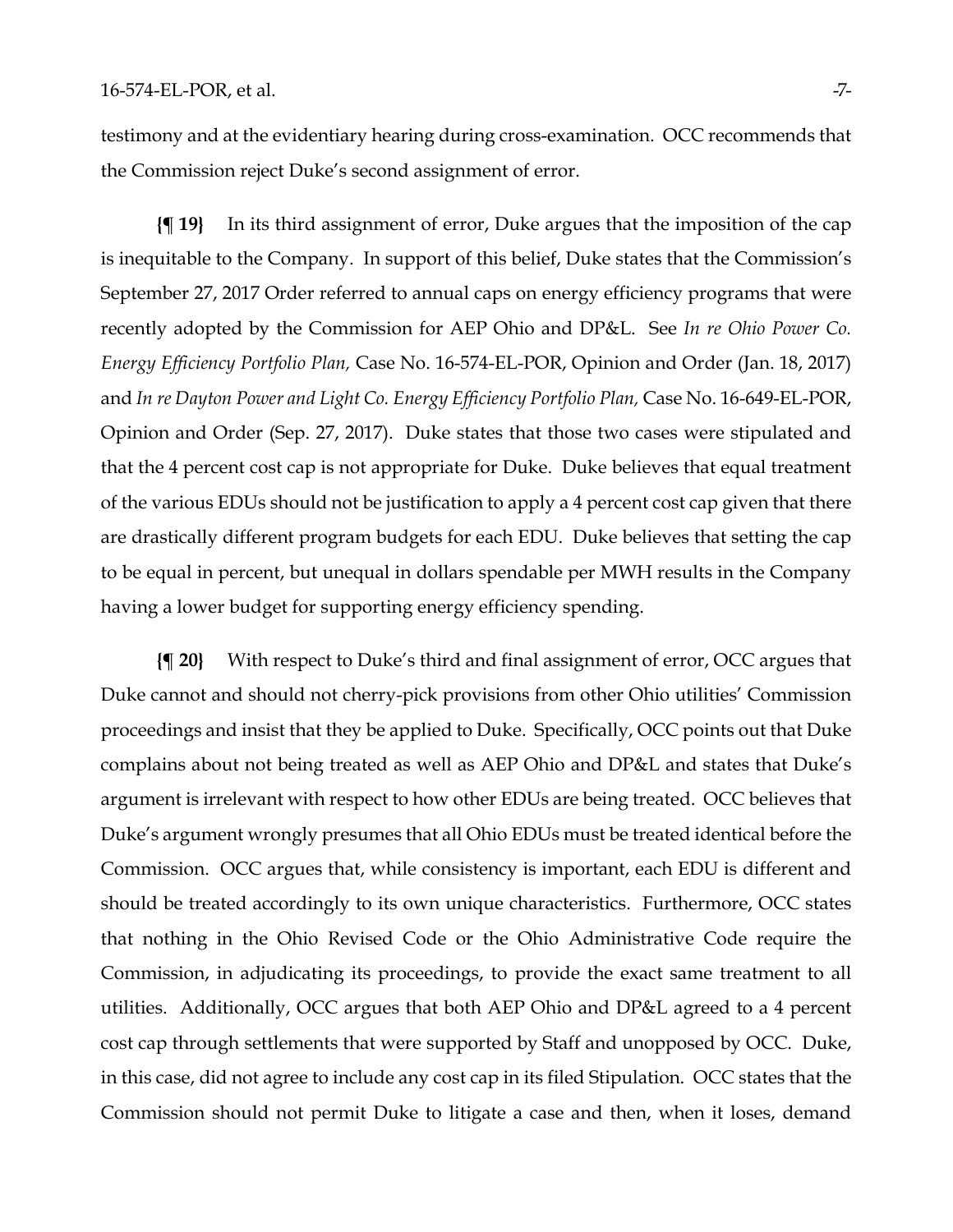#### $16\text{-}574\text{-}EL\text{-}POR$ , et al.  $\overline{8}$ - $\overline{8}$ - $\overline{8}$ - $\overline{8}$ - $\overline{8}$ - $\overline{8}$ - $\overline{8}$ - $\overline{8}$ - $\overline{8}$ - $\overline{8}$ - $\overline{8}$ - $\overline{8}$ - $\overline{8}$ - $\overline{8}$ - $\overline{8}$ - $\overline{8}$ - $\overline{8}$ - $\overline{8}$ - $\overline{8}$ - $\overline{8}$ - $\overline{8}$ -

identical treatment to utilities that agreed to a cost cap as part of negotiations between Staff and intervenors. Lastly, by Duke's own analysis, OCC points out that the Company ranks third out of six Ohio EDUs using the Company's preferred metric, and thus renders Duke's assertion that it is being treated unfairly compared to other Ohio EDUs false.

# *D. OCC's October 27, 2017 Application for rehearing*

**{¶ 21}** OCC argues four assignments of error with respect to the September 27, 2017 Order. First, OCC states that the Order is unreasonable because it allows Duke to charge customers an excessive amount for utility profits on energy efficiency programs. Specifically, OCC argues that the Order authorizes Duke to charge customers up to \$12.5 million in shared savings and with a total cost cap of \$38.6 million, Duke can spend up to \$26.1 million on programs, while maximizing its profits, and the shared savings could represent a 48 percent markup on program costs. OCC posits that, from 2012-2015, Duke consistently overestimated the amount it would spend on programs while underestimating the amount of energy that its programs would save. OCC suggests that allowing a utility to increase the costs of its energy efficiency programs by 48 percent or more is unreasonable and does not benefit the customers or the public interest. Rather, OCC argues that the focus of utility-run energy efficiency programs should be on energy savings and cost savings for the consumers. In support of its position, OCC states that the Commission has consistently found that it is appropriate to limit the amount that utilities can charge for their customers for utility profits. Specifically, OCC requests that the Commission modify the Stipulation to include a pre-tax shared savings cap and cites to OCC witness Shutrump's recommendation of an annual shared savings cap of \$7.8 million. OCC believes that, under Ms. Shutrump's proposal, Duke could spend up to \$30.8 million per year on program costs while customers pay a 25 percent surcharge on energy efficiency programs.

**{¶ 22}** In Duke's memorandum contra OCC's application for rehearing, the Company argues that OCC misunderstands the case and fails to understand the value of EE/PDR for Duke's customers. Specifically, Duke avers that OCC characterizes shared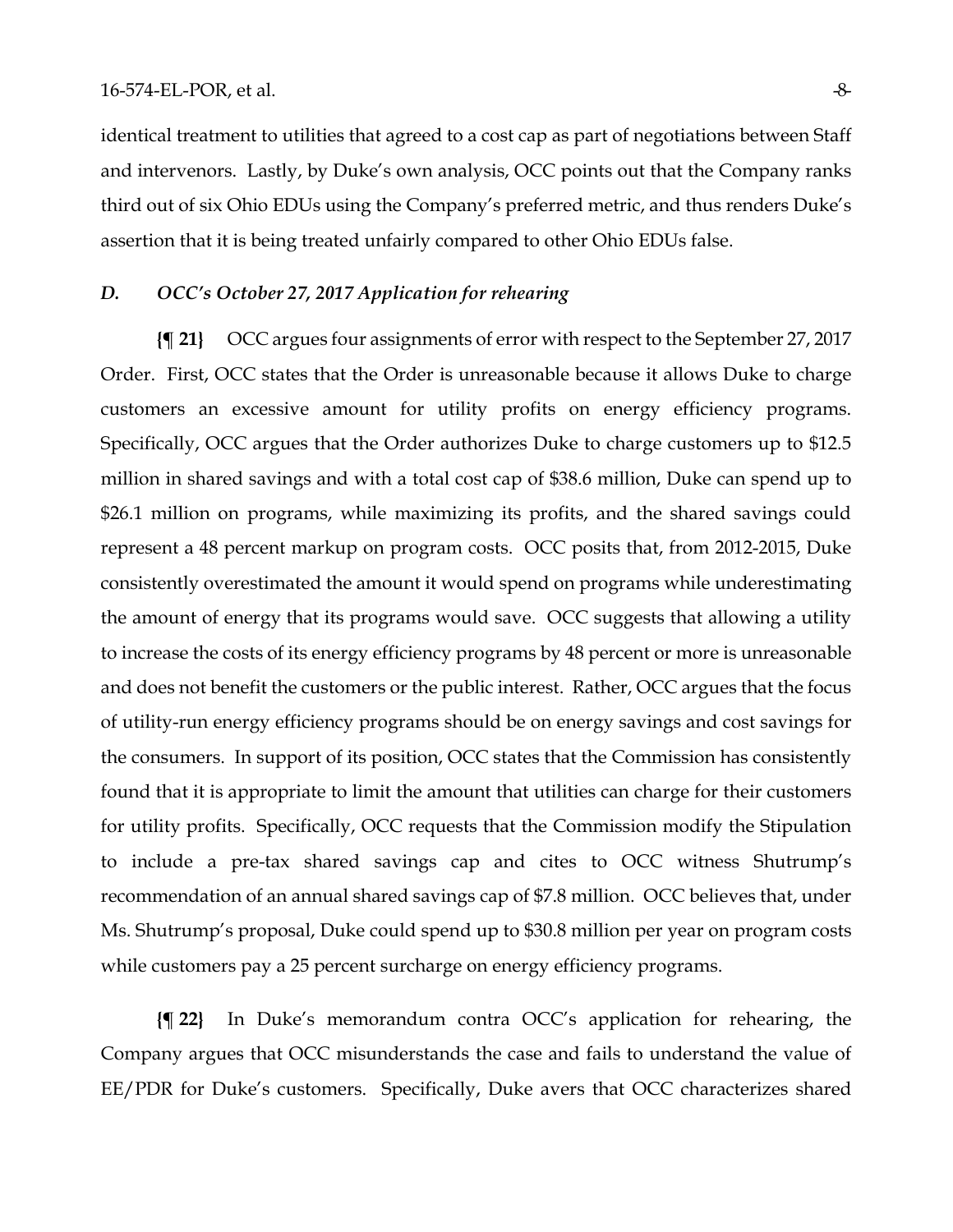savings as "profit"; however, the proposed spending for EE/PDR and demand reduction includes three categories: program costs, shared savings, and lost distribution revenues. Duke represents that for each dollar included in the shared savings category, the customer benefit is approximately 90 percent and the Company benefit is up to approximately 10 percent. Duke cites to a prior proceeding in which OCC witness Wilson Gonzalez recognized the aforementioned shared savings calculation. *See In re Duke Energy Ohio, Inc*., Case No. 14-457-EL-RDR, Direct Testimony of Wilson Gonzalez (March 4, 2016), at 16. Duke opines that the Company incentive is calculated as a percentage of the net system benefits – avoided costs less the program costs – generated by the Company's portfolio of EE/PDR and demand response.

**{¶ 23}** Duke believes OCC previously argued that the Commission should not have permitted the Company to exceed the cap for program costs only for 2017 in its memorandum contra Duke's October 12, 2017 motion for a waiver. Duke points out that the Commission's decision in this case was issued on September 27, 2017, and by the time the Commission ruled, the Company was 10/12ths done with its program spending for 2017. Duke believes that the Commission correctly recognized that it would unfair to impose a cap on spending for a year when spending has already occurred as well as correctly provided the opportunity for the Company to seek a waiver. Duke believes that OCC's argument bares no relationship to the facts of this case and should be disregarded.

**{¶ 24}** The Environmental Intervenors argue that OCC failed to show that the Commission acted unreasonably or unlawfully in deciding not to retroactively apply a strict cost cap for 2017, stating that the cost cap is a wholly new policy that the Commission imposed on Duke almost ten full months into the year, and Duke had little to no opportunity to cut back on program spending enough to avoid exceeding the cost cap. Additionally, the Environmental Intervenors point out that Duke acted consistently with the Commission's directive to avoid suspending its programs. As a final point, the Environmental Intervenors point out that OCC can contest the prudency of Duke's expenditures in the Company's annual rider filing for 2017, and that the current forum is inappropriate for such arguments.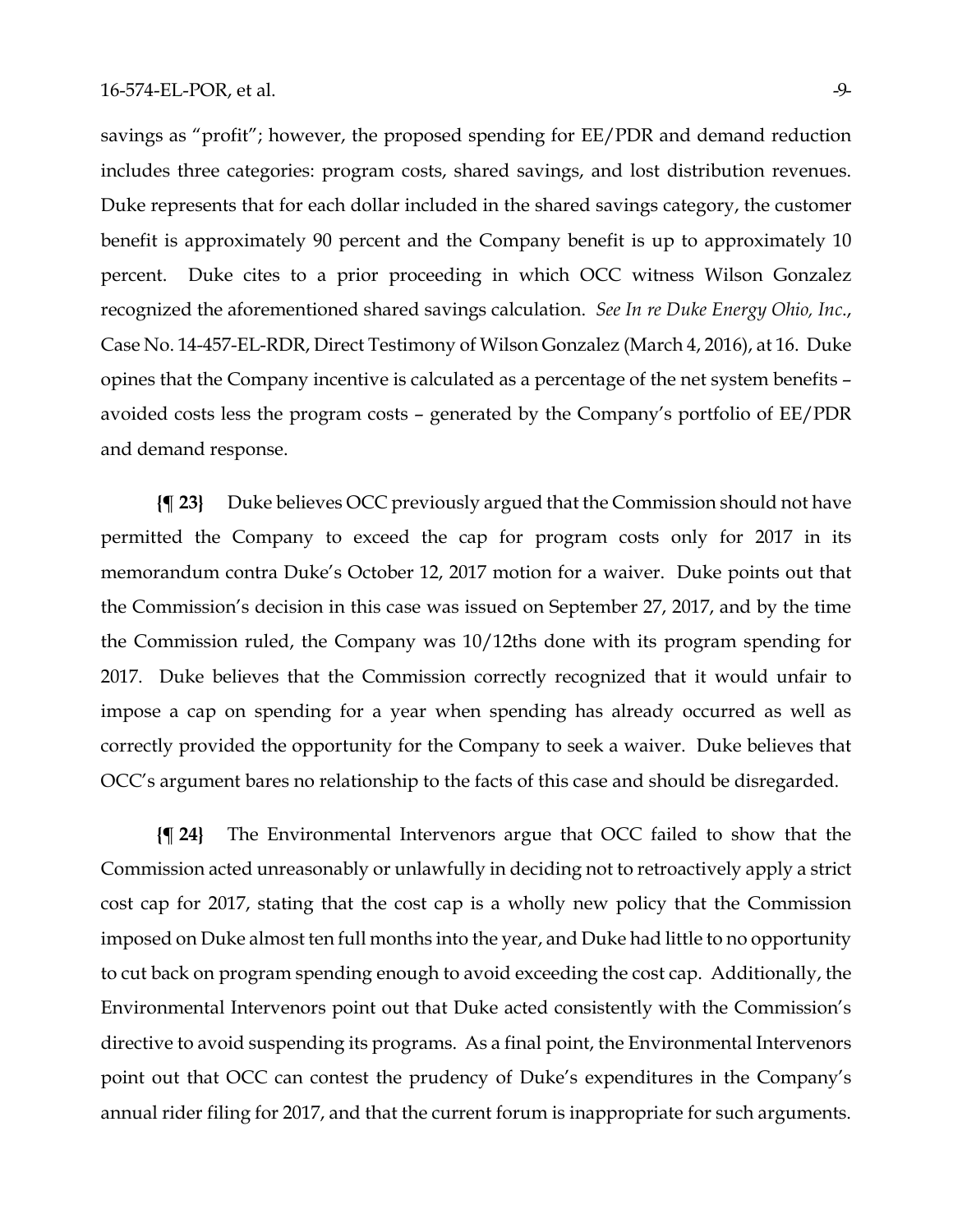The Environmental Intervenors recommend rejecting OCC's arguments regarding application of a cost cap to Duke's 2017 programs.

**{¶ 25}** Second, OCC believes that the Order is unreasonable because it allows Duke to exceed the cost cap for 2017 by seeking a waiver from the Commission to exceed its 2017 program budget. OCC states that Duke has already demonstrated an inability or unwillingness to limit spending and points to Duke's request to charge customers \$56 million in program costs for 2017 in its October 12, 2017 waiver. OCC believes this request defies the intent of the Commission's Order for Duke to control spending. OCC recommends that the Commission amend the Order to eliminate the provision allowing Duke to exceed the cost cap in 2017, and that the 4 percent cost cap should apply to 2017, 2018, and 2019, without exception.

**{¶ 26}** In response to OCC's contention that the potential for the Company to earn up to \$8 million after-tax of a shared savings incentive results in excessive profits for Duke, the Company states that OCC overlooks the fact that Duke is only eligible to earn a shared savings if it meets the statutory energy efficiency benchmark, and OCC has not provided any analysis to show that Duke could meet, let alone exceed, the statutory EE/PDR benchmark while spending on \$26.1 million on program costs. Duke illustrates that, based on the actual spending and actual EE/PDR achievement from 2013 - 2015, the Company would not be able to hit its projected 2018 benchmark while spending only \$26.1 million on program costs. Furthermore, Duke states that OCC also fails to understand that even meeting the statutory benchmark does not guarantee that the Company will earn the maximum shared savings incentive possible because the shared savings incentive is based on a percentage of the net benefit realized by customers. Duke argues that, if Duke's programs delivered energy savings that allowed the company to exceed the 12 percent mandate, which would entitle the Company to earn a 12 percent shared savings incentive, the portfolio of programs would have to generate net benefits of over \$130 million in order to earn its maximum of \$8 million after-tax shared savings incentive. Additionally, in response to OCC's belief that Duke's maximum shared savings of \$8 million after-tax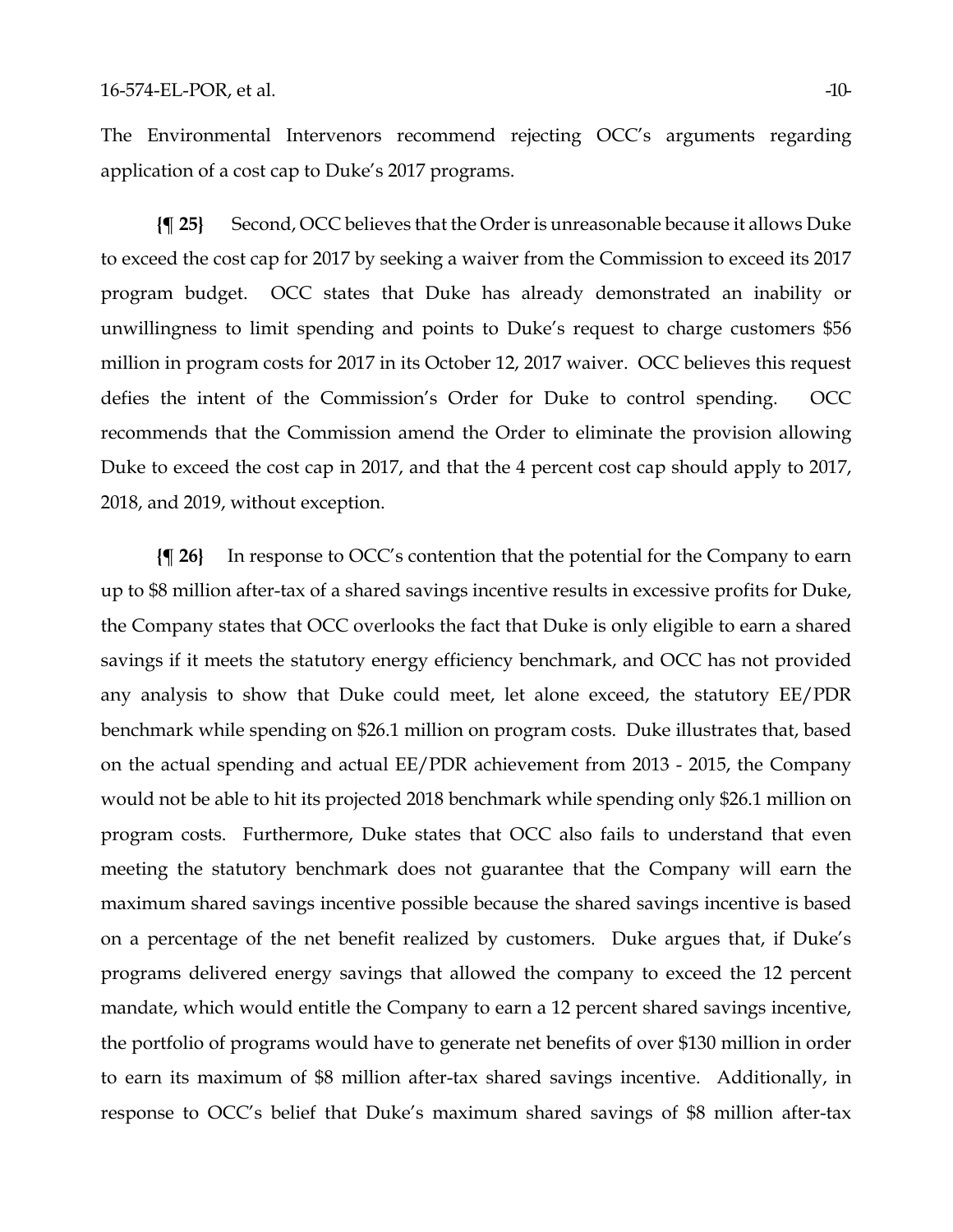savings is exorbitant, Duke points to AEP Ohio's after-tax shared savings incentive of \$20 million, that has been in effect since 2013.

**{¶ 27}** OHA recommends that the Commission deny OCC's second assignment of error stating that the Commission's decision to allow Duke to exceed the cost cap for 2017 is reasonable and fair. OHA interprets OCC's argument – that the Commission should penalize Duke for exceeding the cost cap for 2017 because there is no evidence that Duke has made any attempt to scale back its programs – to mean that the Commission's Order required Duke to scale back its programs *before* the Commission even issued its Order. OHA argues that OCC's reading of the Order is unreasonable because it would result in the Commission retroactively imposing new requirements on Duke's past conduct. OHA points out that OCC fails to cite any authority which would allow the Commission to retroactively require Duke to scale back its programs *before* the issuance of the Order. To support its argument, OHA cites to *Discount Cellular, Inc v. Pub. Util. Comm.,* 112 Ohio St.3d 360, 2007-Ohio-53, ¶ 51, to illustrate that the Commission lacks authority to alter the legal significance of a party's past conduct. Furthermore, OHA argues that an administrative agency may not apply a new rule retroactively when to do so would unduly intrude upon reasonable reliance interests. *See E. Ohio Gas Co. v. Limbach*, 26 Ohio St.3d 63, 65 (1986); *Heckler v. Community Health Serv.,* 467 U.S. 51, 61 n.12 (1984). OHA believes that it is apparent, from the history of this proceeding and the Order, that the Commission intended for Duke to scale back its programs after the Order was issued. OHA, similarly to IGS and the Environmental Intervenors, opines that it was appropriate for Duke to continue implementing its current programs during the pendency of this case, and given that the Order was not issued until September 27, 2017, the Commission was reasonable in allowing Duke to exceed the cost cap for 2017. Lastly, OHA indicates that Staff did not oppose Duke's motion for waiver to exceed the projected budget amount for 2017. OHA believes that, while Staff does not speak for the Commission, it is important to note Staff's correspondence regarding Duke's request to modify its budget. Accordingly, OHA requests that the Commission deny OCC's second assignment of error.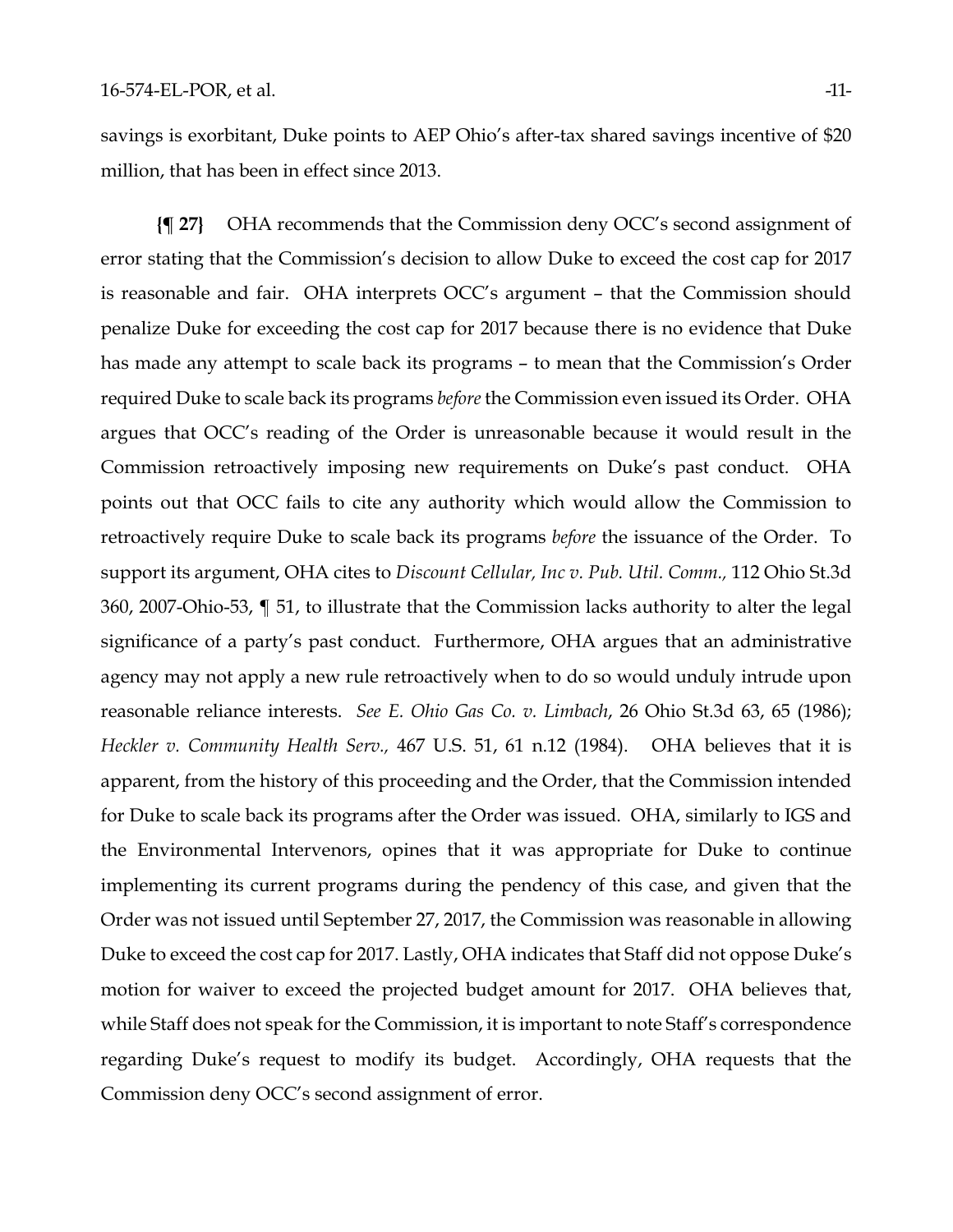**{¶ 28}** Third, OCC suggests that the Order is unreasonable because it allows Duke to charge customers for new programs that the Commission has not properly vetted. OCC takes issue with the fact that the Stipulation purportedly includes a proposal for two new programs with no information about how these programs will run, what types of incentives will be offered, how much the programs will cost, how much energy the programs might save, whether the programs will be cost-effective, requirements for participating in the programs, costs that participants might incur with respect to these programs, or how the projects will be evaluated. OCC suggests that the Commission should modify the Stipulation to provide that Duke cannot charge customers for the smart thermostat and space heating programs unless they are cost effective under the total resource cost test.

**{¶ 29}** With respect to OCC's argument that the Commission should not have approved two new EE/PDR programs, Duke argues that the new programs approved for inclusion in the Company's portfolio, the Smart Thermostat Program and the Space Heating Program, will benefit customers. Duke references the Stipulation which requires that the Smart Thermostat Program will be developed with ELPC, IGS, and any other interested party, including OCC. Additionally, the Company is required to assess the costeffectiveness of both the Smart Thermostat Program and Space Heating Program and present the assessment to the Duke EE/PDR Collaborative, which also includes OCC. Duke believes that there are adequate safeguards and pledges in place to work with interested parties for both programs, and the Commission was correct to approve them.

**{¶ 30}** IGS takes issue with OCC's claim that the Smart Thermostat Program lacks detail and cites and summarizes several points of the Smart Thermostat Program outlined in the Stipulation to illustrate why the Smart Thermostat is sufficiently detailed. Additionally, IGS argues that the Smart Thermostat Program will be cost effective pursuant to the Stipulation which commits Duke to ensure that the Smart Thermostat Program passes the total resource cost (TRC) test. This commitment, IGS argues, is more restrictive than the Commission's rules require adding that, under Ohio Adm.Code 4901:1-39-04, Duke is required to demonstrate that its program portfolio plan is cost-effective on a portfolio basis,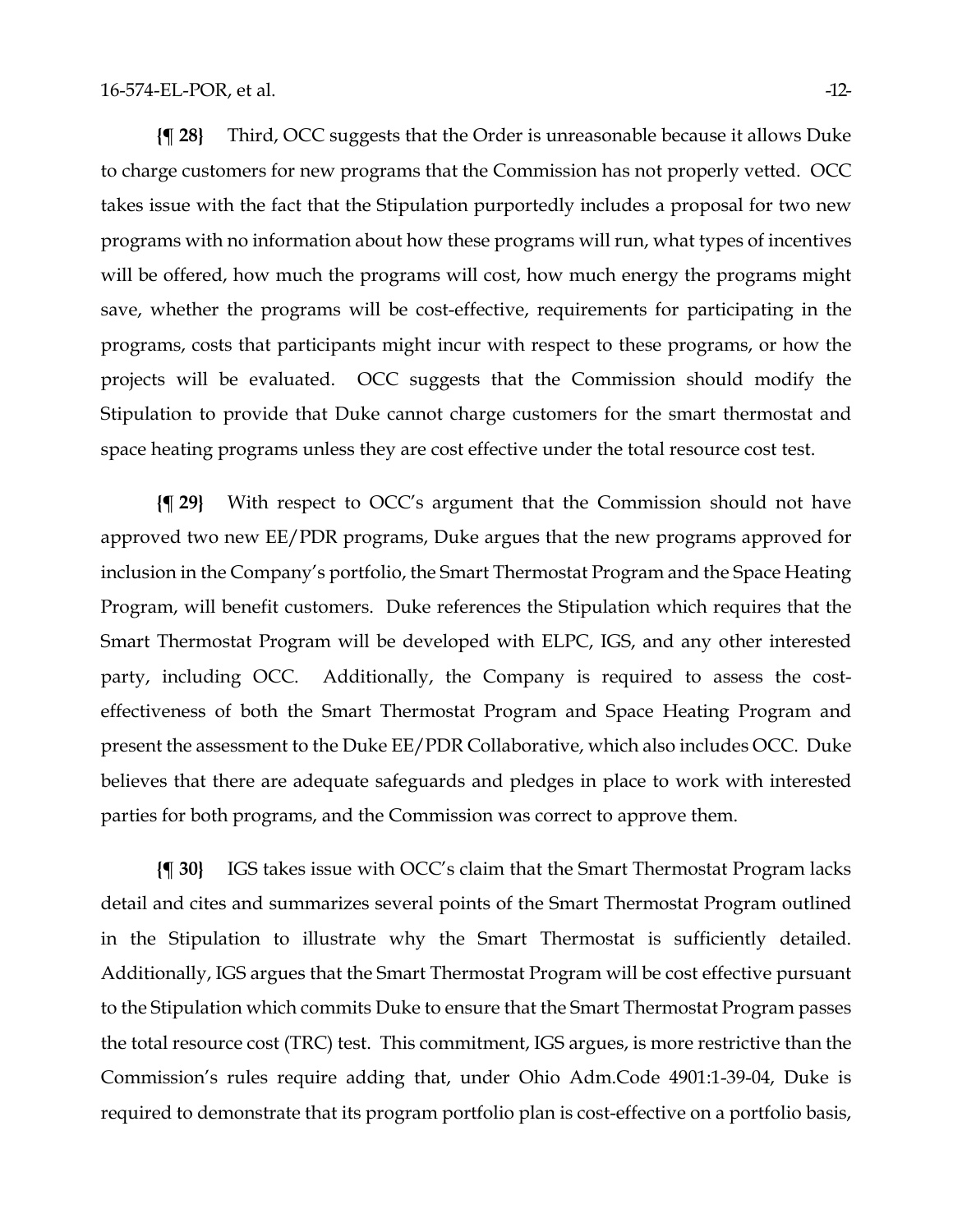and while programs within the portfolio plan must also be cost effective, each measure within the program need not be cost-effective. Ohio Adm.Code 4901:1-39-04(B). IGS represents that Duke must evaluate the results of the cost-effectiveness of the thermostat program on a standalone basis and set incentive levels appropriately. In response to OCC's contention that CRES providers should be prohibited from providing discounted thermostats—at their own risk—between the time the Commission authorizes the program and the time the rebate level is established, IGS states that this argument undermines the interest of the customer OCC represents. IGS points out that it already addressed this particular argument in its reply brief and the Commission's September 27, 2017 Order did not rule in OCC's favor. Additionally, IGS argues that the Signatory Parties agreed that CRES providers and retails may at their own risk provide customers with an instant discount before the incentive level is ultimately determined with the understanding that the compensation they receive from Duke may not ultimately cover the discount provided to the customer. IGS opines that the only beneficiaries of any windfall would be distribution customers in Duke's service territory. Accordingly, IGS recommends that the Commission deny OCC's third assignment of error.

**{¶ 31}** Fourth, OCC argues that the Order is unreasonable because it will require customers to pay thermostat rebates to marketers and retailers for thermostats sold before the new thermostat program begins. OCC believes that, if the smart thermostat program is permitted to go forward, the Commission should prohibit Duke from using customer money to pay rebates retroactively to marketers and retailers for thermostats that they sold to customers before the program began. OCC argues that the charges should be prospective only and should incentivize customers to be more energy efficient than they otherwise would be.

**{¶ 32}** As a final matter, Duke avers that the Smart Thermostat Program, which is included in the Stipulation, provides that a retailer or competitive supplier may, at their own risk, provide a customer with an instant discount prior to the full implementation of the Smart Thermostat Program. Duke clarifies that the Stipulation does not require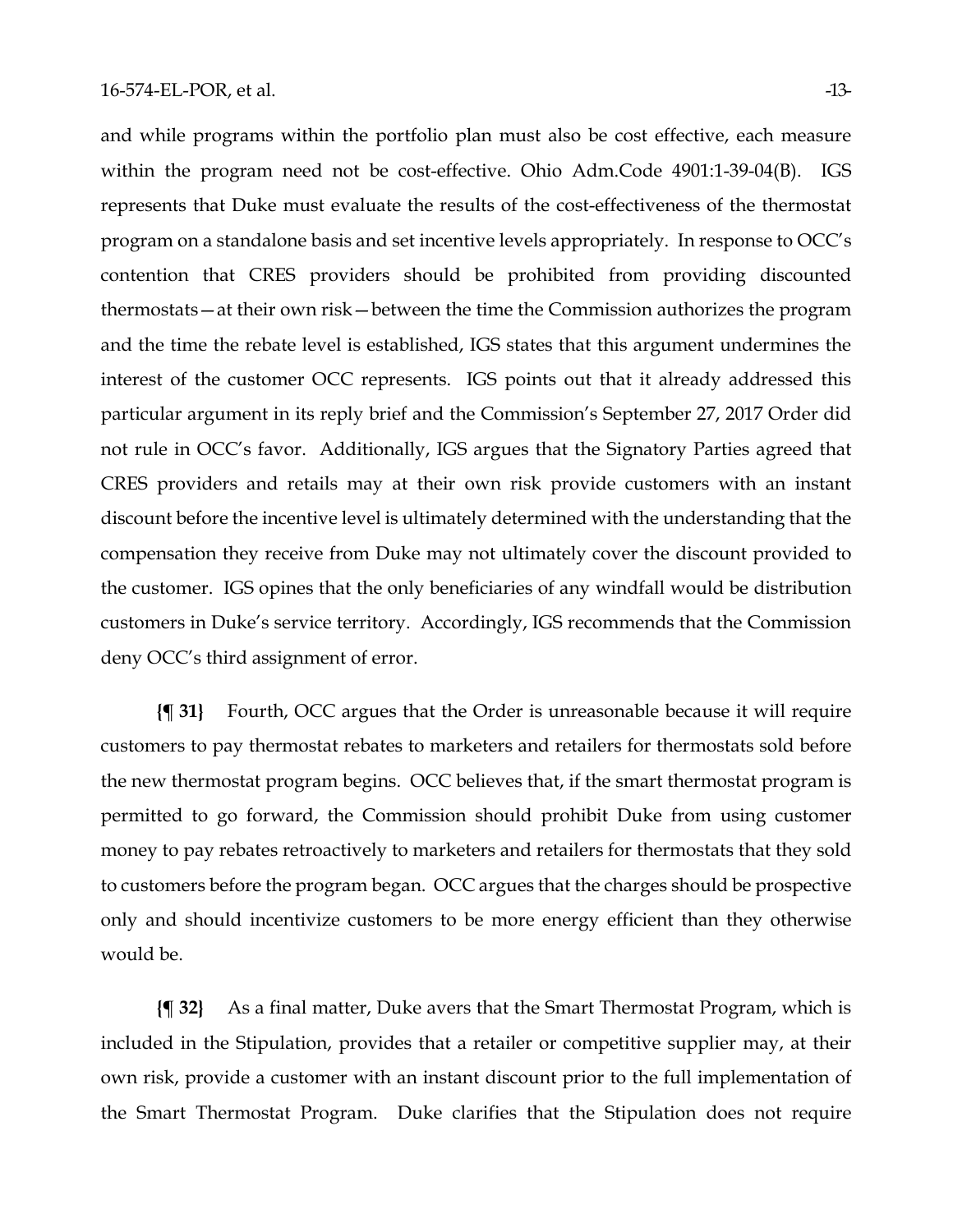customers to pay thermostat rebates for thermostats sold before the program begins. Duke states that the Company must first analyze the program, the terms and the cost effectiveness of the program, and vet the program through the Duke EE/PDR Collaborative prior to development, and only after the aforementioned actions occur, can the retailers of competitive supplies have an opportunity to be reimbursed for the instant discount that has been extended to customers. Duke believes that OCC should support the idea that customers, who relied upon the possibility of receiving a rebate, are made whole. Duke recommends that OCC's arguments should be disregarded.

**{¶ 33}** The Environmental Intervenors argue that OCC is factually incorrect in asserting that the Commission's approval of provisions in the January 27, 2017 Amended Stipulation and Recommendation regarding the Smart Thermostat and Space Heating Programs may result in implementation of non-cost-effective programs. The Environmental Intervenors state that OCC's concerns regarding the details of isolated EE/PDR programs is inconsistent with OCC's apparent lack of consideration regarding the impacts of a cost cap on Duke's EE/PDR programs. Furthermore, the Environmental Intervenors point out, as do Duke and IGS, that the Stipulation specifically provides that Duke will not undertake either program until it has completed an analysis indicating that each program is likely to be cost-effective. The Environmental Intervenors recommend rejecting OCC's arguments regarding the Smart Thermostat and Space Heating Programs of the Stipulation.

## *E. The Environmental Intervenors' October 27, 2017 Application for rehearing*

**{¶ 34}** The Environmental Intervenors argue in their October 27, 2017 application for rehearing that the September 27, 2017 Order was unlawful and unreasonable for three reasons: (1) the Commission failed to justify the amount of the cost cap, setting it at the same percentage of operating revues as other Ohio utilities; (2) the Commission failed to consider the overall impact of the cap on customers' bills or the impact of other riders by focusing solely and exclusively on the EE-PDR rider amount; and (3) the Commission failed to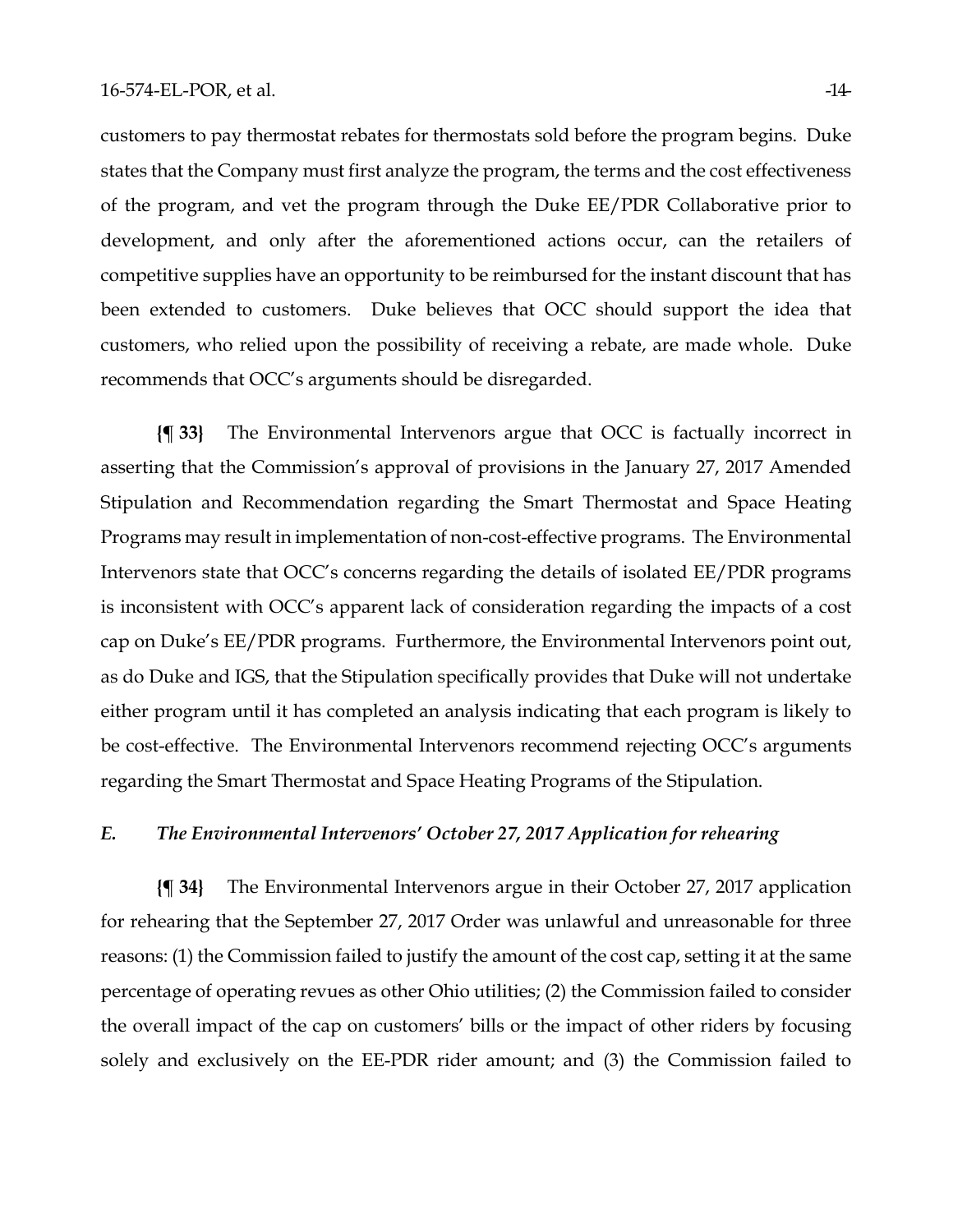provide any process for consideration of the reasonableness of Duke's plan once amended to comply with the cost cap.

**{¶ 35}** In its first assignment of error, the Environmental Intervenors argue that the Order arbitrarily applies a methodology in setting the amount of the cost cap that leaves Duke customers with fewer energy efficiency savings opportunities than customers of other EDUs. The Environmental Intervenors state that four percent of Duke's operating revenues is not the equivalent of four percent of the operating revenues for AEP Ohio or DP&L because the number of customers who shop for generation services varies significantly by utility. The Environmental Intervenors suggest that, under a four percent cost cap, AEP Ohio will be able to spend 25.8 cents for each kWh it must save (16.1 cents where the utility earns maximum shared savings) and DP&L will be able to spend 23.9 cents per first-year kWh saved (16.4 cents where it earns maximum shared savings) while Duke will be able to spend 19.2 cents per first-year kWh saved and 11.6 cents if the Company maximizes shared savings. The Environmental Intervenors conclude that applying a four percent cap on energy efficiency spending for Duke's customers leaves them with less available funding for its programs than customers of AEP and DP&L. Because of this disparity, the Environmental Intervenors believe that Duke is likely to shift spending toward programs that are cheaper in the short term and away from programs that are more cost-effective over the long-term. Additionally, the Environmental Intervenors argue that the Commission's decision to impose the same cost cap on Duke that it applied to AEP in inconsistent with its own previous commitment to evaluate the cost cap issue independent of its decision in AEP Ohio's energy efficiency case, *see In re Ohio Power Co.,* Case No. 16-574-EL-POR, Opinion and Order (Jan. 18, 2017) at 8. The Environmental Intervenors believe that the Commission has relied directly on the approval of the four percent cost cap in the AEP case as a basis for its approval of the 4 percent cost cap in Duke's case.

**{¶ 36}** On reply, OCC posits that the Environmental Intervenors' first assignments of error is substantively the same as Duke's third assignment of error – that the 4 percent cost cap for Duke is unreasonable because it does not allow Duke to spend as much per kWh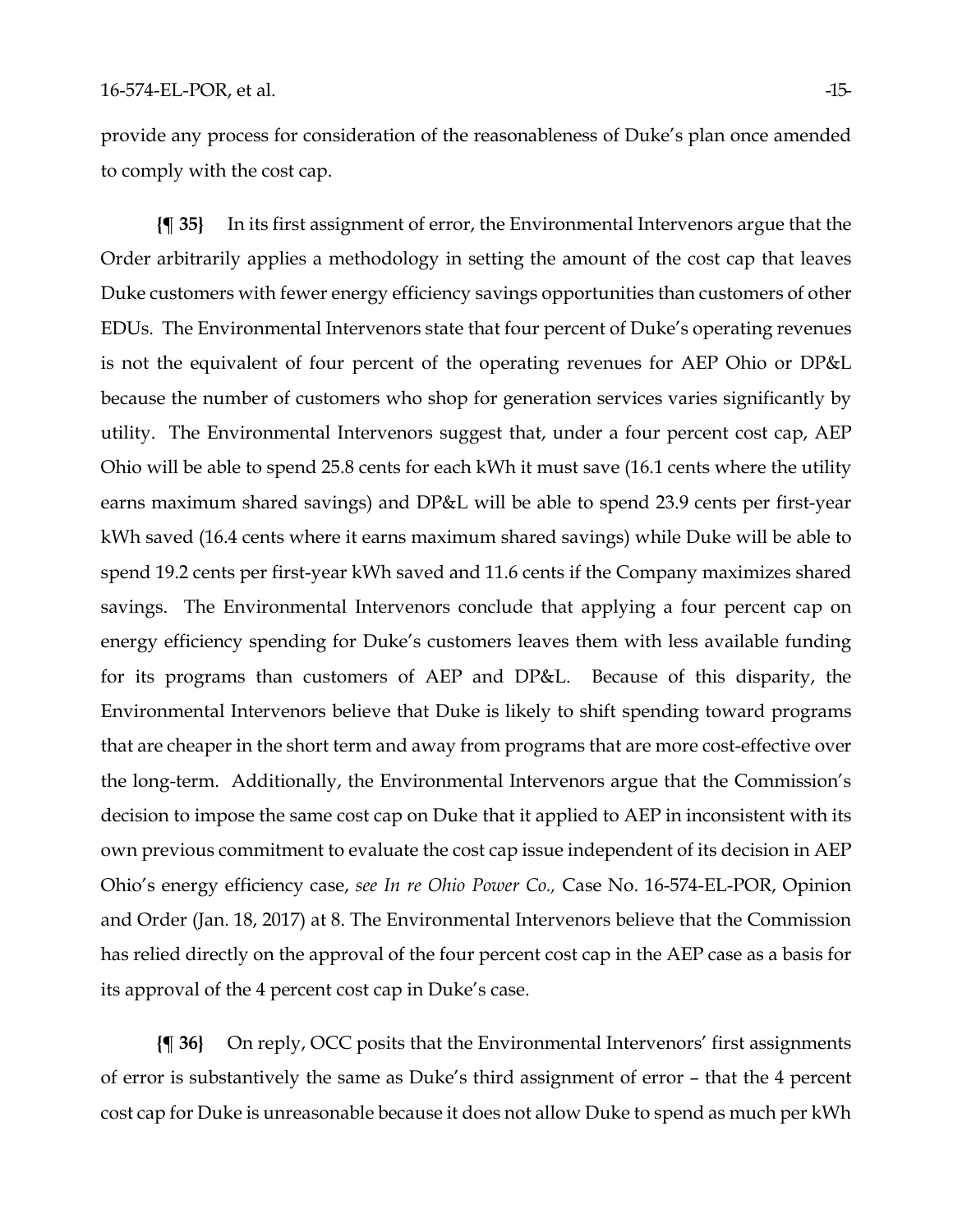saved as AEP Ohio and DP&L. OCC reiterates its argument relating to Duke's third assignment of error *supra.*

**{¶ 37}** In its second assignment of error, the Environmental Intervenors argue that the Order fails to address concerns raised in the record that the cost cap may have the opposite effect of what the Commission intends. Specifically, the Environmental Intervenors point to the fact that the cost cap may result in high bills for customers in the long run while leaving other riders with greater costs untouched.

**{¶ 38}** With respect to the Environmental Intervenors' second assignment of error, OCC contends that the Commission should protect consumers by supporting policies that reduce bills—including reductions to fixed customer charges; reductions to variable rate distribution charges; and elimination, reduction, or caps on other riders. That being said, OCC does not believe that reducing bills is the issue at hand; rather, OCC posits that the question in this case is whether the Commission, as a matter of policy, should place limits on the EE/PDR rider charge that customers pay. OCC argues that the fact that other charges on customers' bills remain high does not mean that the Commission should forgo the current step toward consumer protection by limiting the amount charged to customers through the EE/PDR rider.

**{¶ 39}** In its third and final assignment of error, the Environmental Intervenors argue that it is unreasonable that there is no requirement for Duke to file a new program portfolio compliant with the cost cap for Commission review and approval.

**{¶ 40}** On reply, OCC argues that the Commission should reject the Environmental Intervenors' suggestion to order Duke to file a new portfolio plan. OCC posits that this argument fails because it relies on the presumption that Duke cannot implement its portfolio of programs while staying within the 4 percent cost cap. OCC believes that the Environmental Intervenors' wrongly assume that Duke will be able to reduce the scope of its programs from its proposed \$38 million in program costs to about \$26 million, while still maximizing the amount of shared savings. OCC suggests that Duke will be unlikely to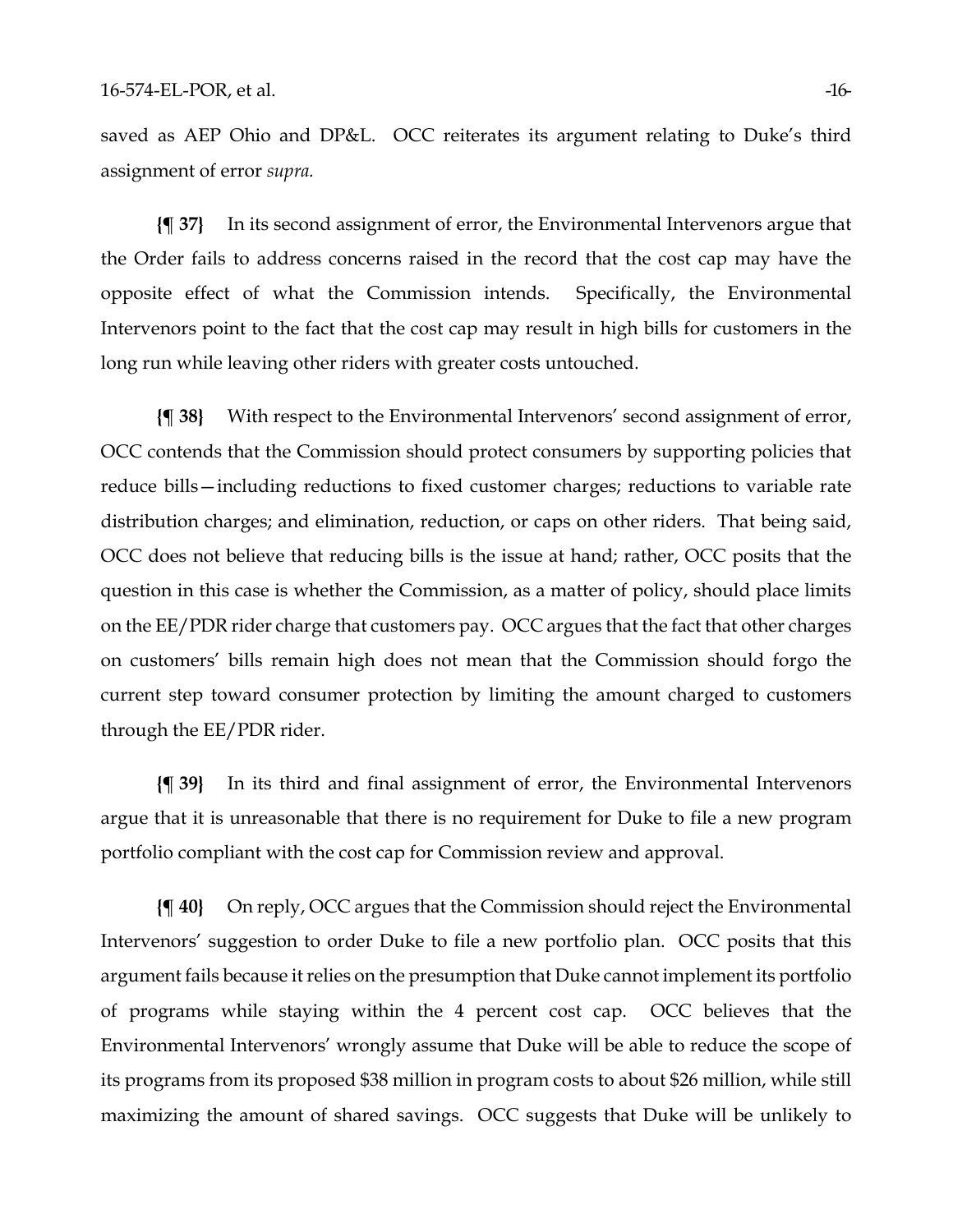#### 16-574-EL-POR, et al.  $-17$ -

achieve maximum shared savings if it spends just \$26 million on programs given that Duke would need to achieve energy savings at a cost of 11.6 cents per kWh saved to maximize profits. Historically, Duke has spent between 15.4 and 20.1 cents per kWh saved and Duke's proposed programs all have a projected cost of above 11.6 cents per kWh except for one program. Additionally, OCC posits that if Duke does achieve the maximum shared savings while staying under the 4 percent cost cap, then Duke's programs achieved savings at a cost of 11.6 cents per kWh and Duke will reduced the amount that it charges customers for its EE/PDR programs fulfilling the goal of the cost cap.

## *F. Duke's March 27, 2020 Application for rehearing*

**{¶ 41}** On March 27, 2020, Duke filed an application for rehearing of the Commission's *Wind Down Order*. Therein, Duke argues that the *Wind Down Order* is unlawful and unreasonable because it purportedly fails to address: (1) how Duke (and any other impacted EDU) will, after December 31, 2020, complete true-ups for the year 2020 for the costs associated with the EE/PDR programs; and (2) how Duke (and any other impacted EDU) will, after December 31, 2020, recover lost distribution revenues and shared savings associated with EE/PDR programs for up through December 31, 2020.

**{¶ 42}** Duke avers that the existing cost-recovery mechanism approved for the Company's current portfolio, which contemplates a true-up for 2020 programs and recovery of lost distribution revenues associated with 2020 programs, cannot occur until after 2020 and until after all prior years' updates have been resolved by the Commission. Duke represents that the process of reconciling program costs, shared savings, and lost distribution revenues takes time and an update filing for a given period year is often not resolved until years after December 31 of the program year, citing prior Duke cases. Additionally, Duke points out that complete recovery of lost distribution revenues associated with an EE/PDR measure is not achieved until over three years after the measure is installed. Duke opines that the Company must be allowed to complete cost recovery of its lawfully approved portfolio stating that the Commission has already approved the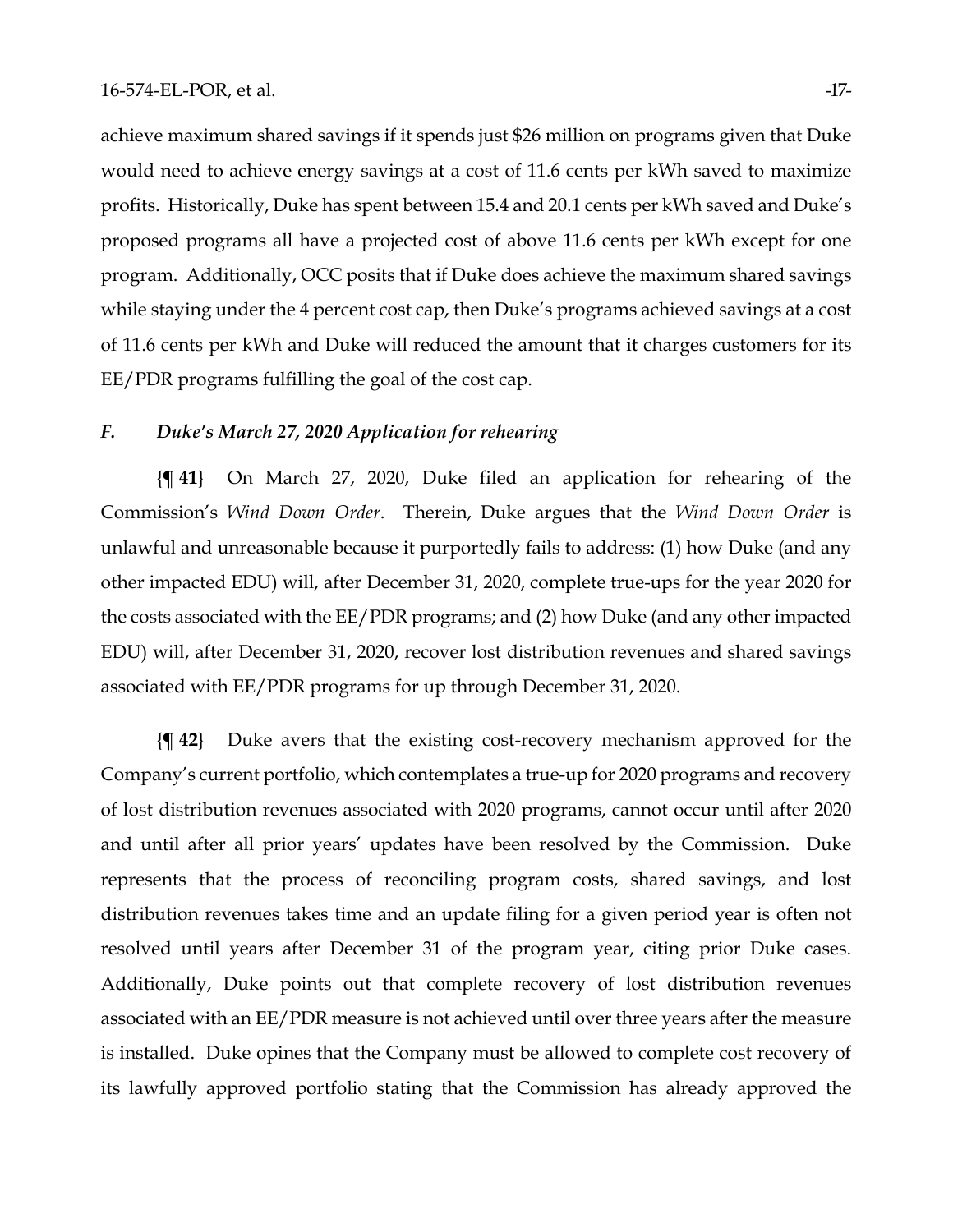existing cost recovery framework for Duke's EE/PDR programs and already approved the current portfolio for both 2017 through 2019, via the September 27, 2017 Order, and through 2020 via the *Wind Down Order*.

**{¶ 43}** Additionally, Duke argues that the *Wind Down Order is* unreasonable and unlawful because it does not address how the Company will complete its required true-up for program costs for 2020. Duke states that, while the *Wind Down Order* permitted the Company to continue the current portfolio through December 31, 2020, with an increased budget of \$46,895,800, in order to continue the existing programs through December 31, 2020 and to complete all of the required reconciliation under existing cost recovery mechanisms and in accordance with previously approved processes, the Company will need to be able to make adjustments to Rider EE-PDR past December 31, 2020. Duke believes that the Commission's omission to state that existing cost recovery mechanisms, such as riders, will continue for as long as necessary to complete the required program costs true-up for calendar year 2020 portfolios, is inconsistent with its precedent in the Company's energy efficiency cases.

**{¶ 44}** As a final matter, Duke argues that the *Wind Down Order* is unreasonable and unlawful because it does not address how the Company will true-up for lost distribution revenues and shared savings associated with 2020 programs. The Company reasserts its arguments *supra* with respect to lost distribution revenues and shared savings associated with 2020 programs. In addition, Duke believes it may need to make adjustments to Rider EE-PDR past December 31, 2020, and at least until early 2023 (depending on when the Commission issues its final order) in order to continue the existing programs through the December 31, 2020 time period and to complete all of the requirement reconciliation of lost distribution revenues and shared savings under existing cost recovery mechanisms and in accordance with previously approved processes. Duke believes that the lost distribution revenues associated with the energy efficiency measures installed in 2020 will not be completely known until early 2023, due to the assumed three-year life of the installed EE/PDR measures. Duke urges the Commission to modify the *Wind Down Order* to address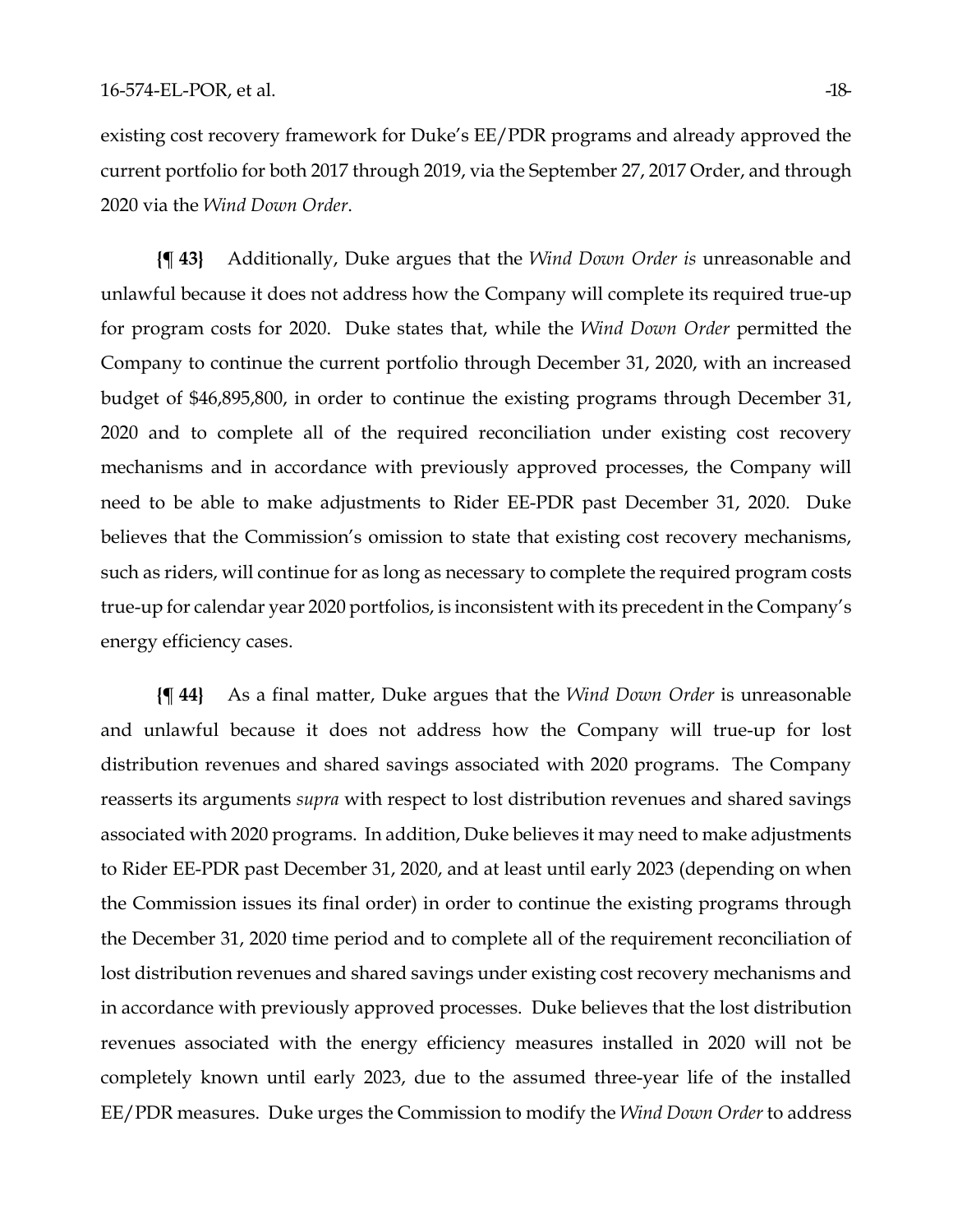how, after December 31, 2020, Duke will complete its true-up for 2020 program costs, shared savings, and recover the three-years' worth of lost distribution revenues for periods up to and including calendar year 2020.

**{¶ 45}** On reply, OCC argues that Duke's application for rehearing violates R.C. 4903.10 because Duke requests the Commission to address new issues that are not matters determined in the proceeding. Specifically, OCC points out that the Commission specifically sought comments on two issues: (1) whether the Commission should terminate the EE/PDR programs once the statutory cap of 17.5 percent has been met; and (2) whether it is appropriate for the EDUs to continue to spend ratepayer provided funds on EE/PDR programs after the statutory cap has been met. OCC avers that the *Wind Down Order* includes the Commission's ruling on those two issues. OCC believes that Duke's application for rehearing is an attempt to expand the scope of the case considering Duke did not raise any of these issues in its comments. Accordingly, OCC requests that the Commission deny Duke's March 27, 2020 application for rehearing because it violates R.C. 4903.10. However, OCC contends that if the Commission were to rule on the issues raised in Duke's March 27, 2020 application for rehearing, then a violation of R.C. 4903.09 would occur given that there is no record in this case on Duke's assignment of errors. OCC restates that the new issues that Duke raises in its application for rehearing are beyond the scope of the case. Furthermore, OCC, nor any other party, was given an opportunity to introduce facts or file comments on these new issues. Accordingly, OCC argues that there can be no such findings of fact, and the Commission cannot rule on Duke's assignments of error.

**{¶ 46}** In response to Duke's first assignment of error – that the Commission erred because the *Wind Down Order* fails to address how Duke will, after December 31, 2020, complete true-ups for the year 2020 for the costs associated with EE/PDR programs – OCC believes that Duke's concern is premature. Specifically, OCC argues that the Commission will determine, sometime after December 31, 2020, whether the mandates of H.B. 6 have been met, and at that point, the Commission will also need to determine whether it is necessary to continue Duke's EE/PDR rider to reconcile its revenues collected from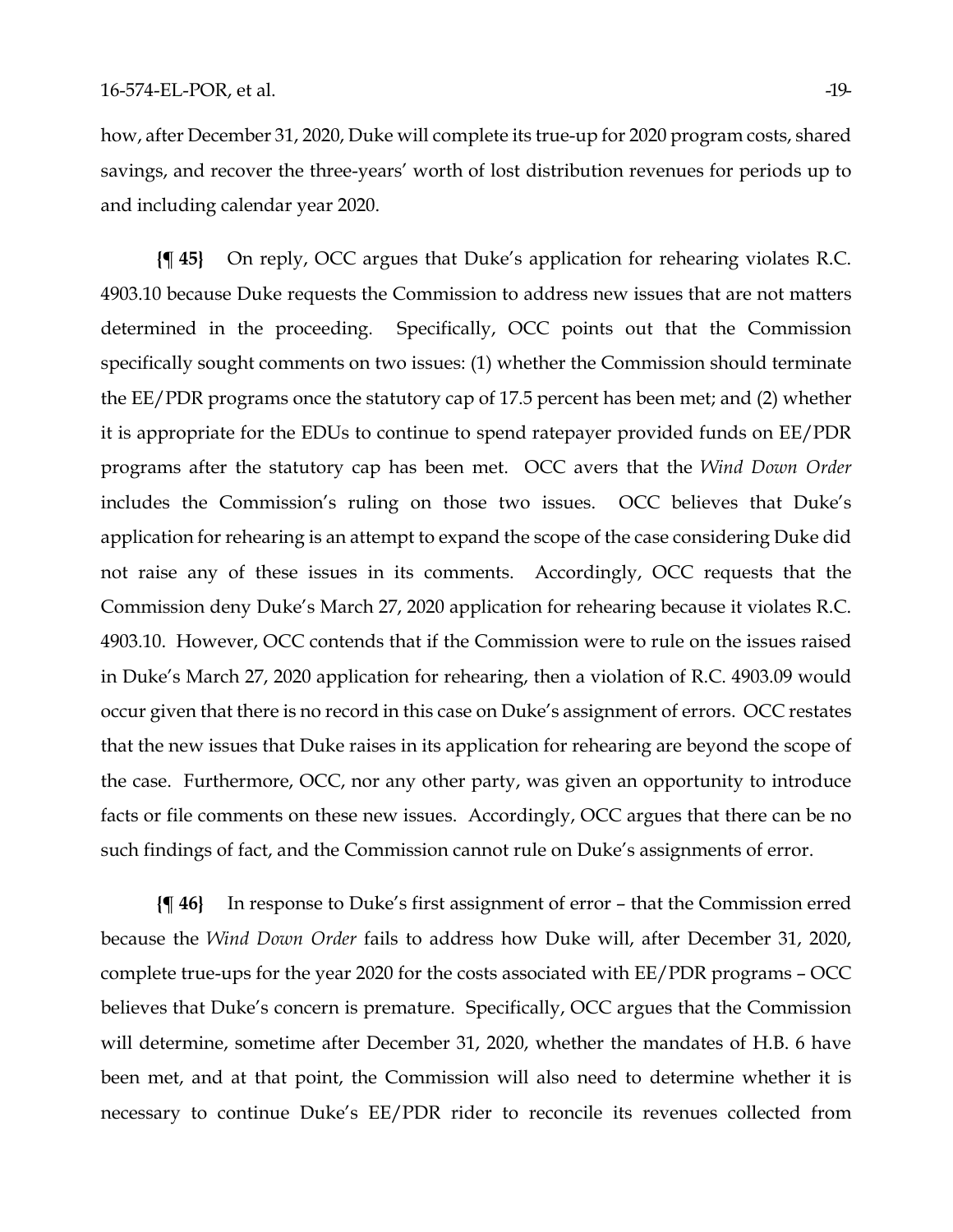customers and costs incurred running these programs under R.C. 4928.66(G)(3). However, at this time, OCC opines that there is no need for the Commission to specify the precise manner in which such reconciliation might occur. Accordingly, OCC recommends that the Commission reject Duke's first assignment of error.

**{¶ 47}** OCC believes that Duke's second assignment of error fails for similar reasons as the first. Specifically, OCC argues that it is unclear why Duke believes this issue needs to be addressed now instead of in 2021 when the Commission will need to address the final reconciliation of all Ohio EDU EE/PDR riders. OCC believes that the omission of AEP Ohio, FirstEnergy, and DP&L to file similar applications for rehearing suggests that Duke's concerns are immaterial. OCC states that the determination of any reconciliation of Duke's revenues collected from customers through the EE/PDR rider and costs it incurred to run these programs can be made in 2021 and not now. Additionally, OCC believes that Duke's argument that the Commission should have addressed how the Company will be able to recover lost distribution revenues and shared savings associated with EE/PDR programs for up through December 31, 2020, is premature because it assumes that Duke will be entitled to charge customers for lost revenues and shared savings for its 2020 programs. With respect to shared savings, OCC represents that Duke is only allowed to charge customers for shared savings if it exceeds the annual statutory mandate and it generates net benefits for customers, and neither of those facts are known at this present time. Similarly, OCC avers that Duke's eligibility for lost revenues depends on its ability to run programs that save money for customers in the classes that pay lost revenues – something that cannot be determined yet. Accordingly, OCC recommends that the Commission reject Duke's second assignment of error.

**{¶ 48}** As a final matter, OCC argues that Duke lacks standing to challenge the *Wind Down Order* as it applies to AEP Ohio, FirstEnergy, and DP&L. Specifically, OCC notes that Duke filed its application for rehearing in four separate dockets: Case No. 16-574-EL-POR (AEP Ohio's portfolio), Case No. 16-576-EL-POR (Duke's portfolio), Case No. 16-743- EL-POR (FirstEnergy's portfolio), and Case No. 17-1398-EL-POR (DP&L's portfolio). OCC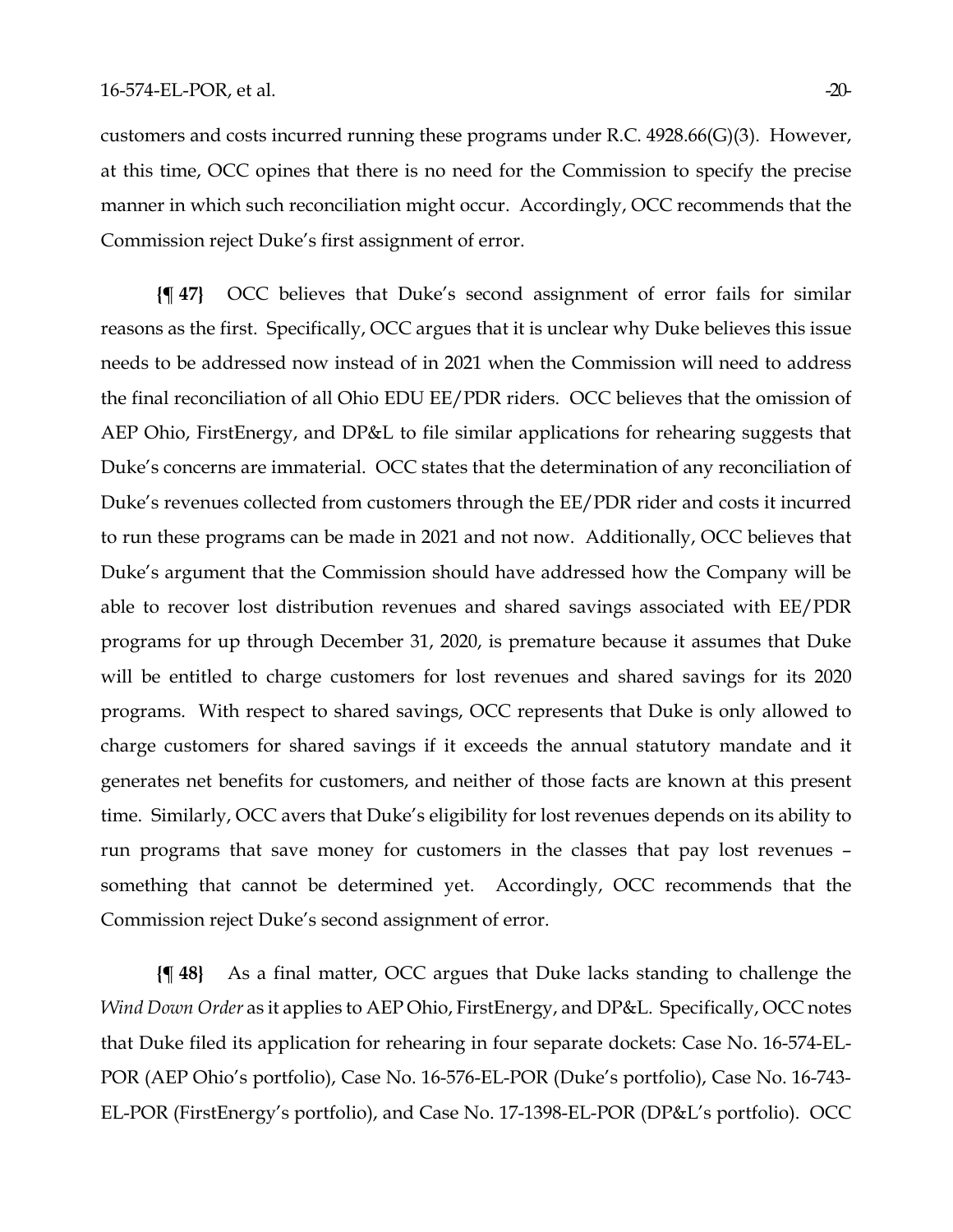opines that, under R.C. 4903.10, Duke is not a party to AEP Ohio's portfolio, FirstEnergy's portfolio, or DP&L's portfolio cases, and the Commission did not consolidate the four portfolio cases into one case.

## *G. Commission Conclusion*

**{¶ 49}** On October 19, 2019, the Supreme Court of Ohio struck down a Commission imposed cost cap on appeal in Case No. 16-743-EL-POR. *In re Ohio Edison Co.,* 2019-Ohio-4196, ¶ 11, 158 Ohio St.3d 27 (*FirstEnergy Decision*). In the *FirstEnergy Decision*, the Supreme Court held that the Commission lacked authority under R.C. 4928.66 to impose a costrecovery cap in Case No. 16-743-EL-POR and remanded the case for approval of the portfolio plans without the cap on cost recovery.

**{¶ 50}** In light of the Supreme Court's issuance of the *FirstEnergy Decision*, we will now address the October 27, 2017 applications for rehearing as well as Duke's March 27, 2020 application for rehearing. To the extent that an assignment of error, or argument in support of an assignment of error, has not been specifically addressed in this Third Entry on Rehearing, it has been rejected.

#### **1. COST CAP FOR 2018-2020**

**{¶ 51}** With respect to Duke's and the Environmental Intervenors' respective applications for rehearing filed on October 27, 2017, the Commission finds that rehearing on the first and second assignment of error alleged by Duke and the first assignment of error alleged by the Environmental Intervenors should be granted. In the *FirstEnergy Decision*, the Supreme Court held that there was no express or implied authorization in the language of R.C. 4928.66 that would allow the Commission to preemptively impose a limitation on FirstEnergy's recovery of costs incurred in order to meet its statutory benchmarks. *FirstEnergy Decision* at ¶ 16. The cost cap in this case is identical to the cost cap at issue in the *FirstEnergy Decision*. *In re the Ohio Edison Co., The Cleveland Elec. Illum. Co., and The Toledo Edison Co.,* Case No. 16-743-EL-POR, Opinion and Order (Nov. 21, 2017) at ¶ 56.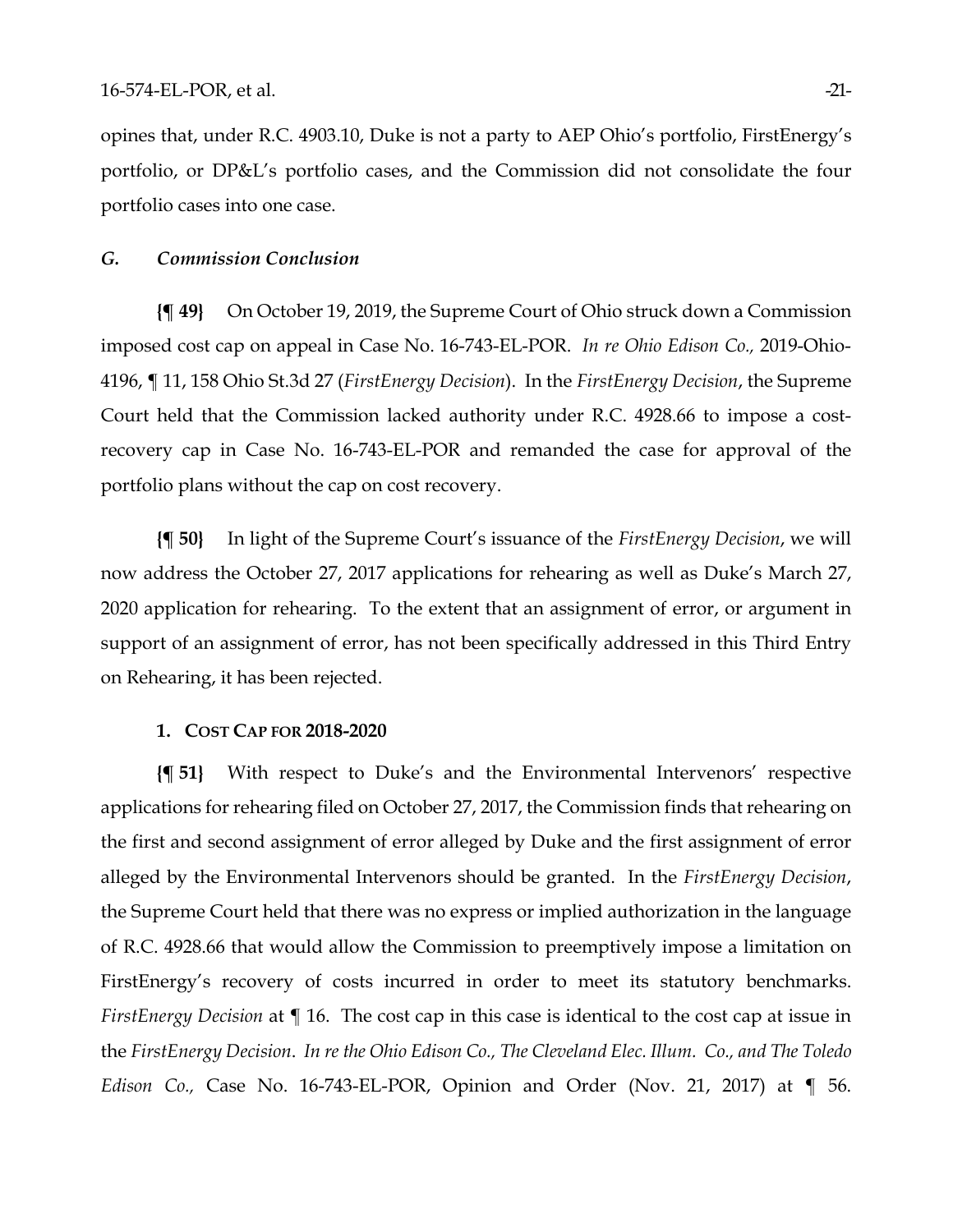Accordingly, the 4 percent cost cap imposed by the September 27, 2017 Order should be removed consistent with the *FirstEnergy Decision*.

**{¶ 52}** In light of our decision to remove the 4 percent cost cap and the termination of the energy efficiency programs mandated by R.C. 4928.66, we find that Duke's third assignment of error and the Environmental Advocates' second and third assignments of error are moot.

#### **2. SHARED SAVINGS FOR 2017-2020**

**{¶ 53}** With respect to OCC's October 27, 2017 application for rehearing, the Commission grants OCC's first assignment of error regarding shared savings. Notwithstanding the Supreme Court's decision in the *FirstEnergy Decision*, we continue to be concerned with the overall cost of the EDUs' energy efficiency riders. September 27, 2017 Order at ¶¶ 39, 46. We further note that shared savings are not a "cost" to the EDU and that nothing in R.C. 4928.66 requires that shared savings be provided in any amount. In fact, the Commission has consistently found that it is appropriate to reduce or limit the amount that a utility may charge their customers for shared savings. *See In re Ohio Power Co.,* Case No. 16-574-EL-POR, Opinion and Order (Jan. 18, 2017) at ¶ 33; *In re Ohio Edison Co., The Cleveland Elec. Illuminating Co., and The Toledo Edison Co.* Case No. 14-1297-EL-SSO, Fifth Entry on Rehearing (Oct. 12, 2016) at ¶ 326; and *In re Dayton Power and Light Co.,* Case No. 13-833-EL-POR, Opinion and Order (Dec. 4, 2013) at 8-9, 13, 14. Upon review, we are persuaded by the testimony of OCC Witness Shutrump and agree that charges to customers for EE/PDR should be more for programs and less for shared savings. Ms. Shutrump recommends an annual shared savings cap of \$7.8 million (pre-tax). Under her proposal, the Commission notes that Duke could spend up to \$30.8 million per year on program costs while customers pay a 25 percent surcharge on EE/PDR programs. (OCC Ex. 13 at 12). We believe that this is a reasonable balance. Accordingly, the Commission finds it appropriate, and within its authority, to modify the Stipulation and direct that shared savings for 2017 through 2020 be adjusted to a modified shared savings maximum of \$7.8 million (pre-tax) annually. We find that the reduction in shared savings in order to limit the impact on customers does not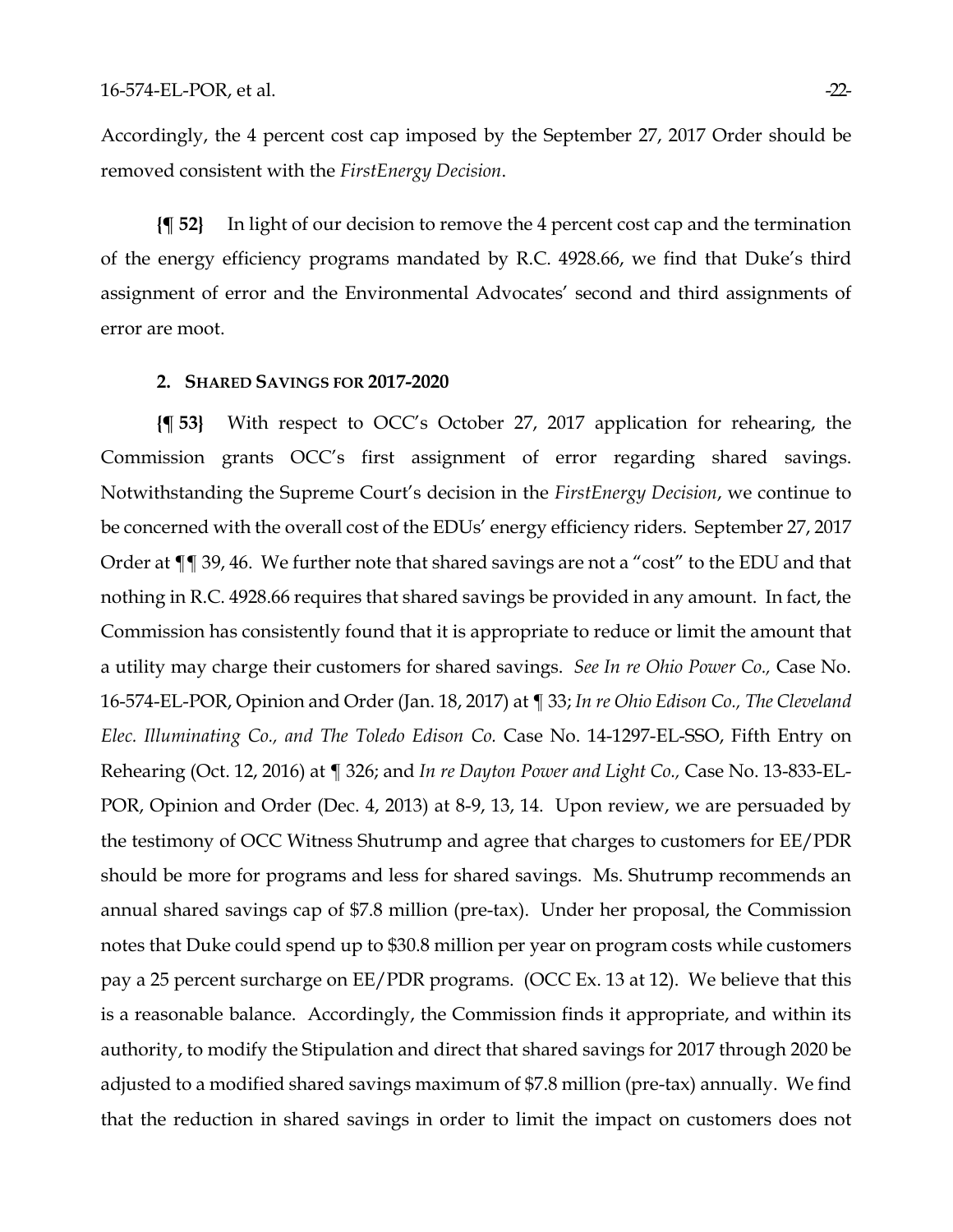violate the state policies under R.C. 4928.02, the statutory mandates under R.C. 4928.66, R.C. 4928.64, or past Commission precedent.

## **3. DUKE'S PROGRAM PORTFOLIO PLAN**

**{¶ 54}** With respect to OCC's second, third and fourth assignments of error, the Commission finds that OCC has not raised any new issues on rehearing and that the Commission thoroughly addressed these issues in the September 27, 2017 Order. September 27, 2017 Order at ¶¶ 48-50, 53-54. Accordingly, rehearing on these assignments of error should be denied.

### **4. THE WIND DOWN ORDER**

**{¶ 55}** As a final matter, Duke's March 27, 2020 application for rehearing should be denied in its entirety. Although the Commission must conduct the final review contemplated by R.C.  $4928.66(G)(1)$  to confirm that the cumulative statutory cap has been met, the Commission determined in the *Wind Down Order* that the energy efficiency programs must be terminated effective, December 31, 2020. *Wind Down Order* at ¶ 43. R.C. 4928.66(G)(3) states:

> Upon the date that full compliance with division  $(A)(1)(a)$  of this section is deemed achieved under division  $(G)(2)(a)$  or  $(b)$  of this section, any electric distribution utility cost recovery mechanisms authorized by the commission for compliance with this section shall terminate except as may be necessary to reconcile the difference between revenue collected and the allowable cost of compliance associated with compliance efforts occurring prior to the date upon which full compliance with division  $(A)(1)(a)$  of this section is deemed achieved. No such cost recovery mechanism shall be authorized by the commission beyond the period of time required to complete this final reconciliation.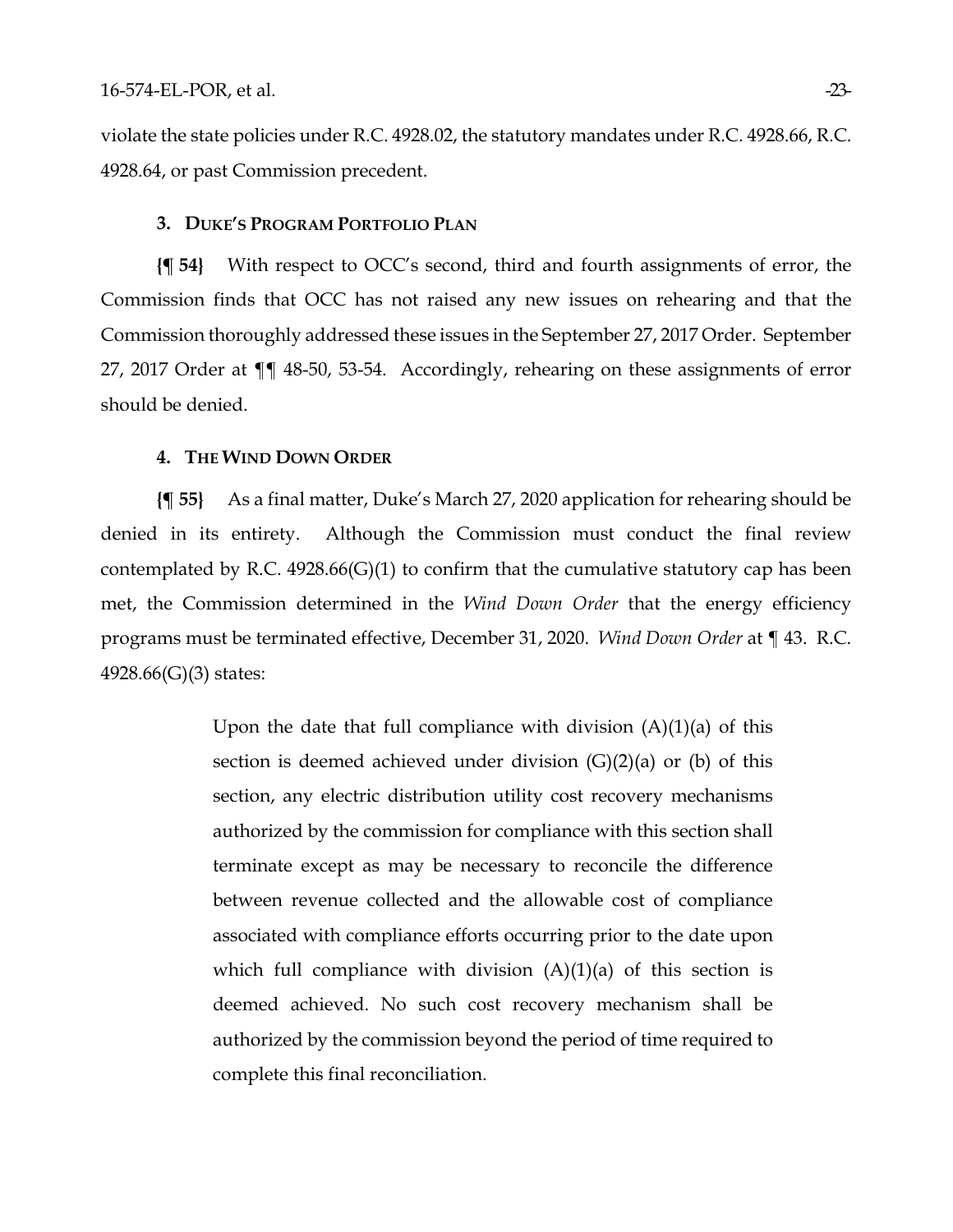**{¶ 56}** As the Supreme Court of Ohio has stated numerous times, the Commission "is a creature of the General Assembly and may exercise no jurisdiction beyond that conferred by statute." *Penn Central Transportation Co. v. Pub. Util. Comm.*, 35 Ohio St.2d 97, 298 N.E.2d 97 (1973)." In construing a statute, our paramount concern is legislative intent. In determining legislative intent, the Commission first looks to the plain language in the statute and the purpose to be accomplished. If the meaning of the statute is unambiguous and definite, it must be applied as written and no further interpretation is necessary. *WorldCom, Inc. v. City of Toledo,* Case Nos. 02-3207-AU-PWC, 02-3210-EL-PWC, Opinion and Order (May 14, 2003), *citing State ex rel. Savarese v. Buckeye Local School Dist. Bd. of Ed.,* 74 Ohio St. 543, 660 N.E.2d 463 (1996).

**{¶ 57}** The plain language of R.C. 4928.66(G)(3) is clear and unambiguous. Once the cumulative saving cap has been met on December 31, 2020, Duke's energy efficiency rider must "terminate." The sole exception to this termination is the reconciliation between "revenue collected" and "the allowable cost of compliance associated with compliance efforts" occurring prior to December 31, 2020, the date upon which full compliance with the cumulative savings cap will be met. We are not persuaded that lost distribution revenue is a "cost of compliance" with the energy efficiency mandates that may be collected after December 31, 2020 as part of the final reconciliation. Further, there is no language in R.C. 4928.66(G)(3) which supports Duke's claim that it may continue to collect lost distribution revenue through 2023. Therefore, under the plan language of the statute, Duke may not continue to recover lost distribution revenue after December 31, 2020, even if the lost distribution revenue is attributed to energy savings achieved in 2018, 2019 or 2020. Rehearing on this assignment of error should be denied.

## **III. ORDER**

**{¶ 58}** It is, therefore,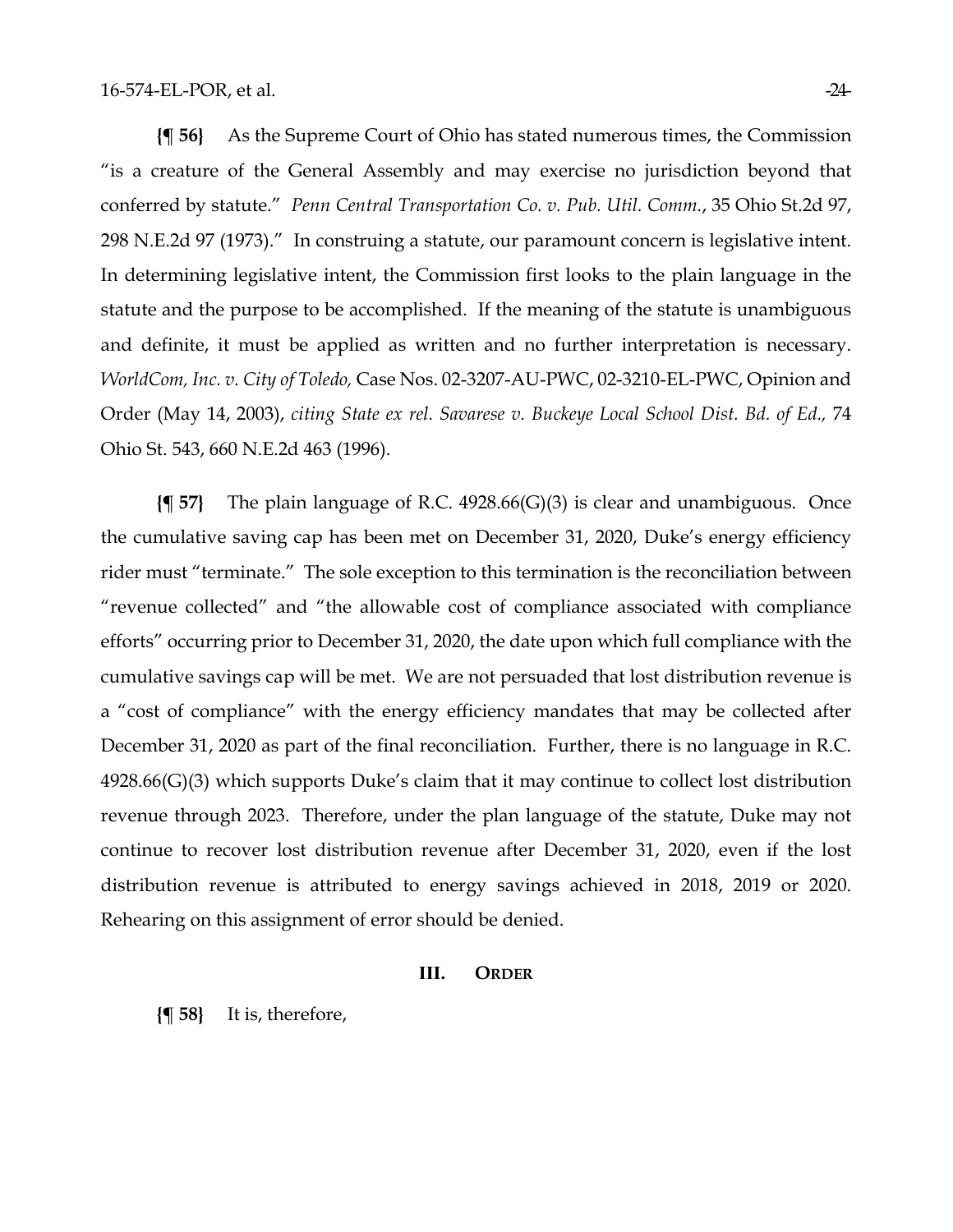**{¶ 59}** ORDERED, That the applications for rehearing filed separately by Duke, the Environmental Intervenors, and OCC on October 27, 2017, be granted in part and denied in part. It is, further,

**{¶ 60}** ORDERED, That the Stipulation approved by the Commission on September 27, 2017, be modified to authorize shared savings in an annual amount not to excess \$7.8 million (pre-tax) in accordance with Paragraph 52. It is, further,

**{¶ 61}** ORDERED, That the application for rehearing filed by Duke on March 27, 2020, be denied. It is, further,

**{¶ 62}** ORDERED, That a copy of this Third Entry on Rehearing be served upon each party of record.

COMMISSIONERS: *Approving:*  M. Beth Trombold Daniel R. Conway Dennis P. Deters *Recusal:*  Lawrence K. Friedeman

LLA/mef